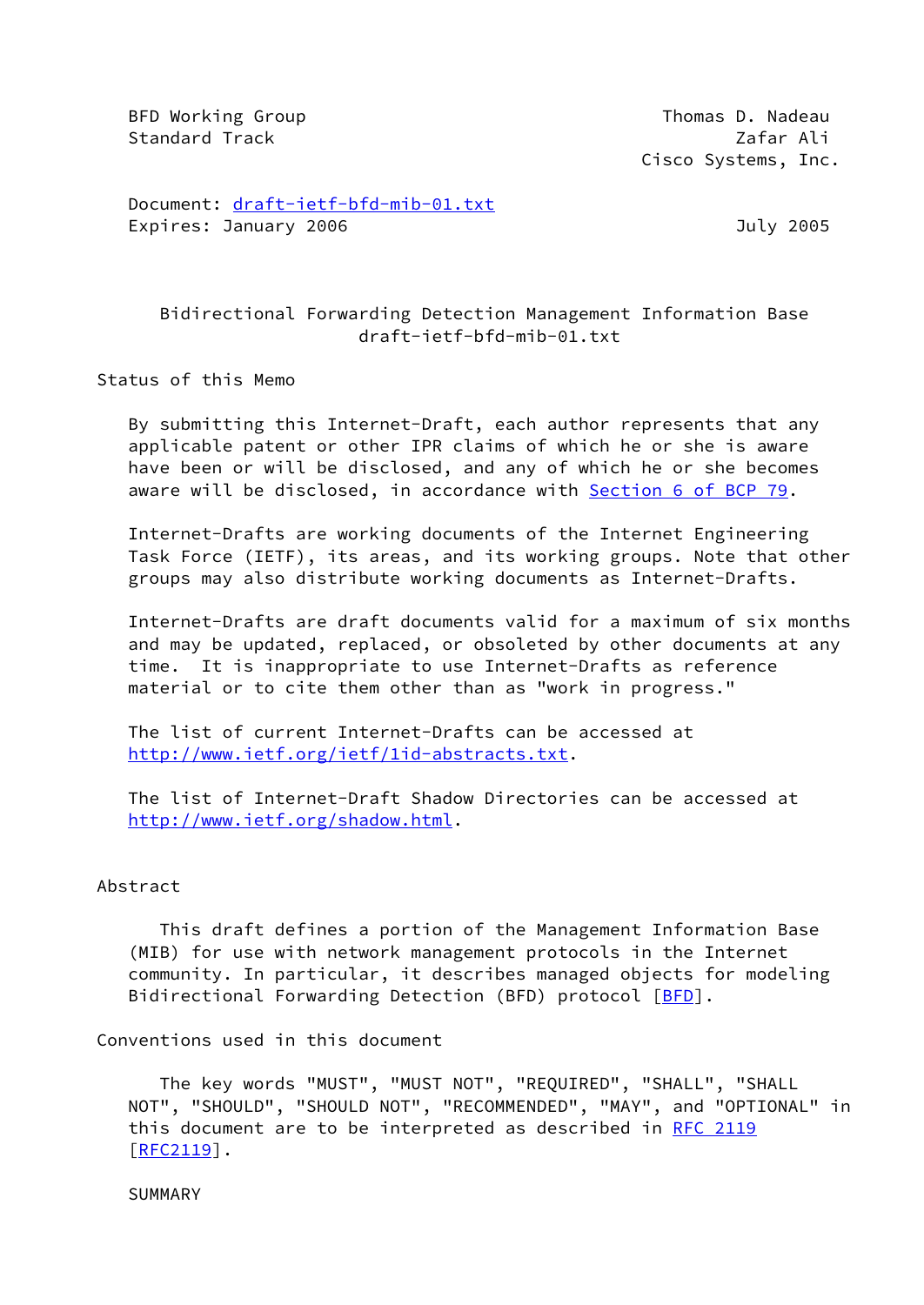This draft defines Management Information Base (MIB) for

<span id="page-1-1"></span>

| BFD Working Group                              | Expires January 2005                                                                                                                                                                                                                                                                                                 | [Page 1]  |
|------------------------------------------------|----------------------------------------------------------------------------------------------------------------------------------------------------------------------------------------------------------------------------------------------------------------------------------------------------------------------|-----------|
| Internet Draft                                 | BFD-DRAFT-01-MIB                                                                                                                                                                                                                                                                                                     | July 2004 |
|                                                | Bidirectional Forwarding Detection (BFD) protocol [BFD].                                                                                                                                                                                                                                                             |           |
| RELATED REFERENCES                             |                                                                                                                                                                                                                                                                                                                      |           |
| Please refer to the reference section.         |                                                                                                                                                                                                                                                                                                                      |           |
| Table of Contents                              |                                                                                                                                                                                                                                                                                                                      |           |
| 10.<br>10.1.<br><u>11</u> .                    | 3. The Internet-Standard Management Framework3<br>3. Brief Description of MIB Objects3<br>3.2 Session Table (bfdSessionTable)3<br>3.3 Session Performance Table (bfdSessionPerfTable)3<br>3.4 Session Mapping Table (bfdSessMapTable)3<br>IANA Considerations for BFD-STD-MIB41<br>Intellectual Property Statement41 |           |
| Introduction<br>$\mathbf{1}$ .                 |                                                                                                                                                                                                                                                                                                                      |           |
| This memo defines an portion of the Management | Information Base (MIB) for use with network management protocols<br>in the Internet community. In particular, it describes managed<br>objects to configure and/or monitor Bi-Directional Forwarding                                                                                                                  |           |

 This document adopts the definitions, acronyms and mechanisms described in [\[BFD](#page-24-0)], [\[BFD-SHARED\]](#page-24-4) and [\[BFD-LSP](#page-24-5)]. Unless otherwise

<span id="page-1-0"></span>Detection on devices supporting this feature.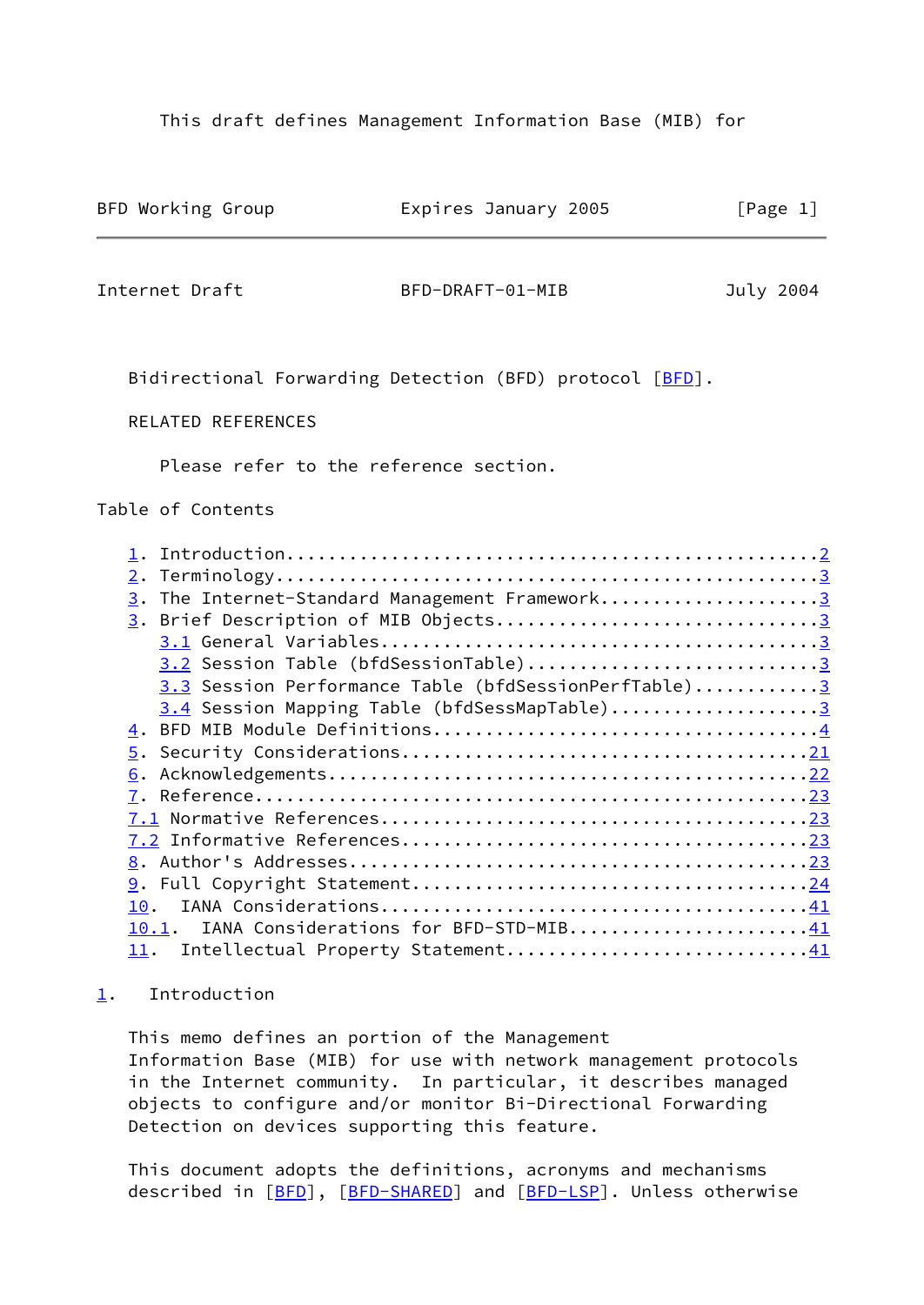stated, the mechanisms described therein will not be re-described here.

 Comments should be made directly to the BFD mailing list at rtg-bfd@ietf.org.

 The key words "MUST", "MUST NOT", "REQUIRED", "SHALL", "SHALL NOT", "SHOULD", "SHOULD NOT", "RECOMMENDED", "MAY", and "OPTIONAL" in this document are to be interpreted as described in [\[RFC2119](https://datatracker.ietf.org/doc/pdf/rfc2119)].

| BFD Working Group | Expires January 2005 | [Page 2] |
|-------------------|----------------------|----------|
|-------------------|----------------------|----------|

<span id="page-2-1"></span>Internet Draft BFD-DRAFT-01-MIB July 2004

# <span id="page-2-0"></span>[2](#page-2-0). Terminology

 This document adopts the definitions, acronyms and mechanisms described in [\[BFD](#page-24-0)], [\[BFD-SHARED\]](#page-24-4) and [\[BFD-LSP](#page-24-5)]. Unless otherwise stated, the mechanisms described therein will not be re-described here.

<span id="page-2-2"></span>[3](#page-2-2). The Internet-Standard Management Framework

 For a detailed overview of the documents that describe the current Internet-Standard Management Framework, please refer to [section](https://datatracker.ietf.org/doc/pdf/rfc3410#section-7) 7 of RFC 3410 [\[RFC3410](https://datatracker.ietf.org/doc/pdf/rfc3410)].

 Managed objects are accessed via a virtual information store, termed the Management Information Base or MIB. MIB objects are generally accessed through the Simple Network Management Protocol (SNMP). Objects in the MIB are defined using the mechanisms defined in the Structure of Management Information (SMI). This memo specifies a MIB module that is compliant to the SMIv2, which is described in STD 58, [RFC 2578](https://datatracker.ietf.org/doc/pdf/rfc2578) [\[RFC2578](https://datatracker.ietf.org/doc/pdf/rfc2578)], STD 58, [RFC 2579 \[RFC2579](https://datatracker.ietf.org/doc/pdf/rfc2579)] and STD 58, [RFC 2580](https://datatracker.ietf.org/doc/pdf/rfc2580) [\[RFC2580](https://datatracker.ietf.org/doc/pdf/rfc2580)].

<span id="page-2-3"></span>[4](#page-2-3). Brief Description of MIB Objects

 This section describes objects pertaining to BFD. The MIB objects are derived from the BFD document [[BFD](#page-24-0)].

# <span id="page-2-4"></span>[4.1](#page-2-4) General Variables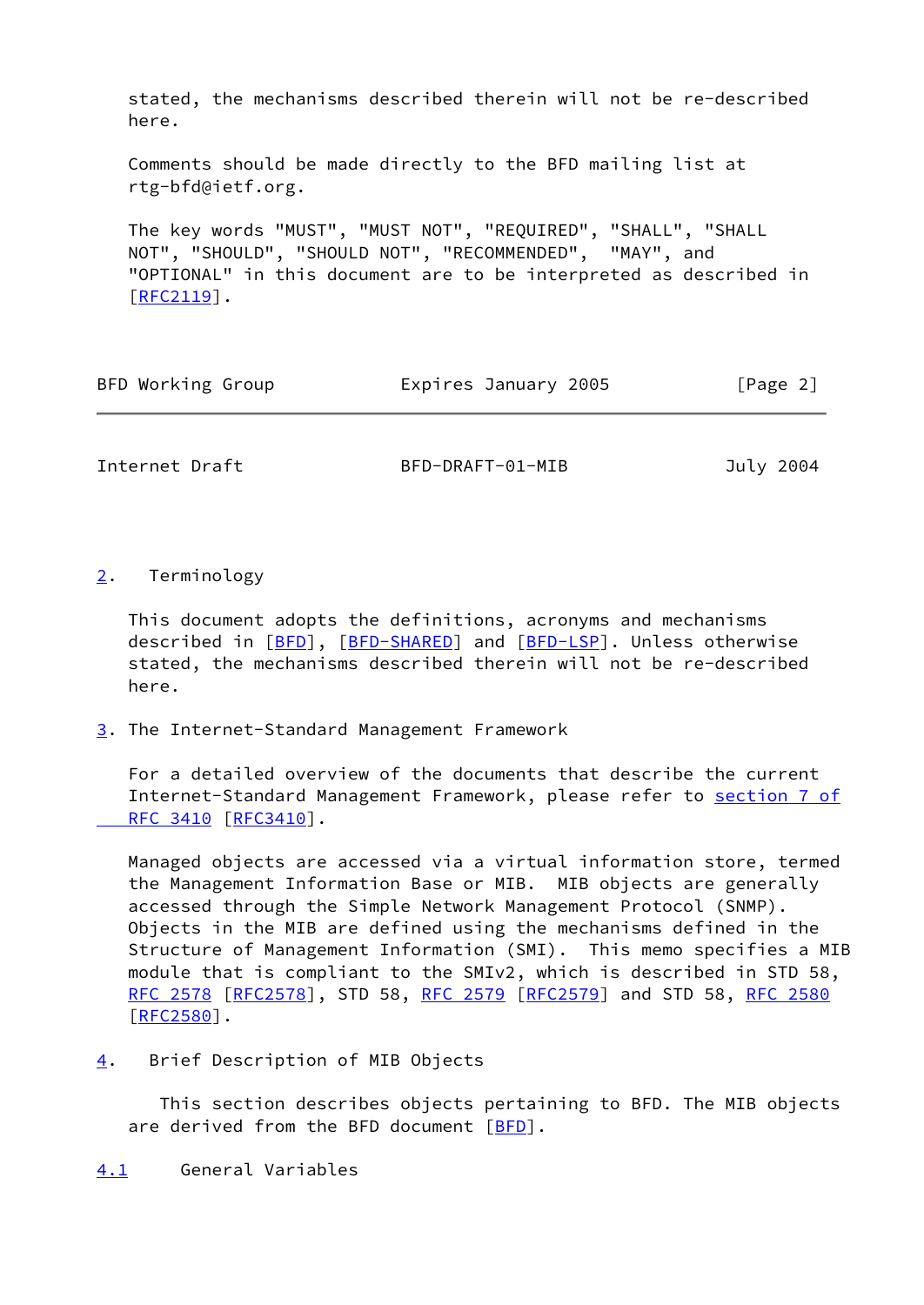The General Variables are used to identify parameters that are global to the BFD process.

<span id="page-3-3"></span>[4.2](#page-3-3) Session Table (bfdSessionTable)

 The session table is used to identify a BFD session between a pair of nodes.

<span id="page-3-4"></span>[4.3](#page-3-4) Session Performance Table (bfdSessionPerfTable)

 The session performance table is used for collecting BFD performance counts on a per session basis. This table is an AUGMENT to the bfdSessionTable.

<span id="page-3-0"></span>[3.4](#page-3-0) Session Mapping Table (bfdSessMapTable)

 The BFD Session Mapping Table maps the complex indexing of the BFD sessions to the flat BFDIndex used in the BfdSessionTable.

<span id="page-3-2"></span><span id="page-3-1"></span>

| BFD Working Group                                                                                                                   | Expires January 2005                                    | [Page 3]  |
|-------------------------------------------------------------------------------------------------------------------------------------|---------------------------------------------------------|-----------|
| Internet Draft                                                                                                                      | BFD-DRAFT-01-MIB                                        | July 2004 |
| 5. BFD MIB Module Definitions                                                                                                       |                                                         |           |
| BFD-DRAFT-01-MIB DEFINITIONS ::= BEGIN<br>-- RFC-editor pls change BFD-DRAFT-*-MIB to<br>-- BFD-STD-MIB                             |                                                         |           |
| <b>IMPORTS</b><br>MODULE-IDENTITY, OBJECT-TYPE,<br>Unsigned32, Counter32, Counter64,<br>NOTIFICATION-TYPE, mib-2<br>FROM SNMPv2-SMI |                                                         |           |
| FROM SNMPv2-CONF                                                                                                                    | MODULE-COMPLIANCE, OBJECT-GROUP, NOTIFICATION-GROUP     |           |
| TimeStamp<br>FROM SNMPv2-TC                                                                                                         | TEXTUAL-CONVENTION, TruthValue, RowStatus, StorageType, |           |
| FROM INET-ADDRESS-MIB                                                                                                               | InetAddress, InetAddressType, InetPortNumber            |           |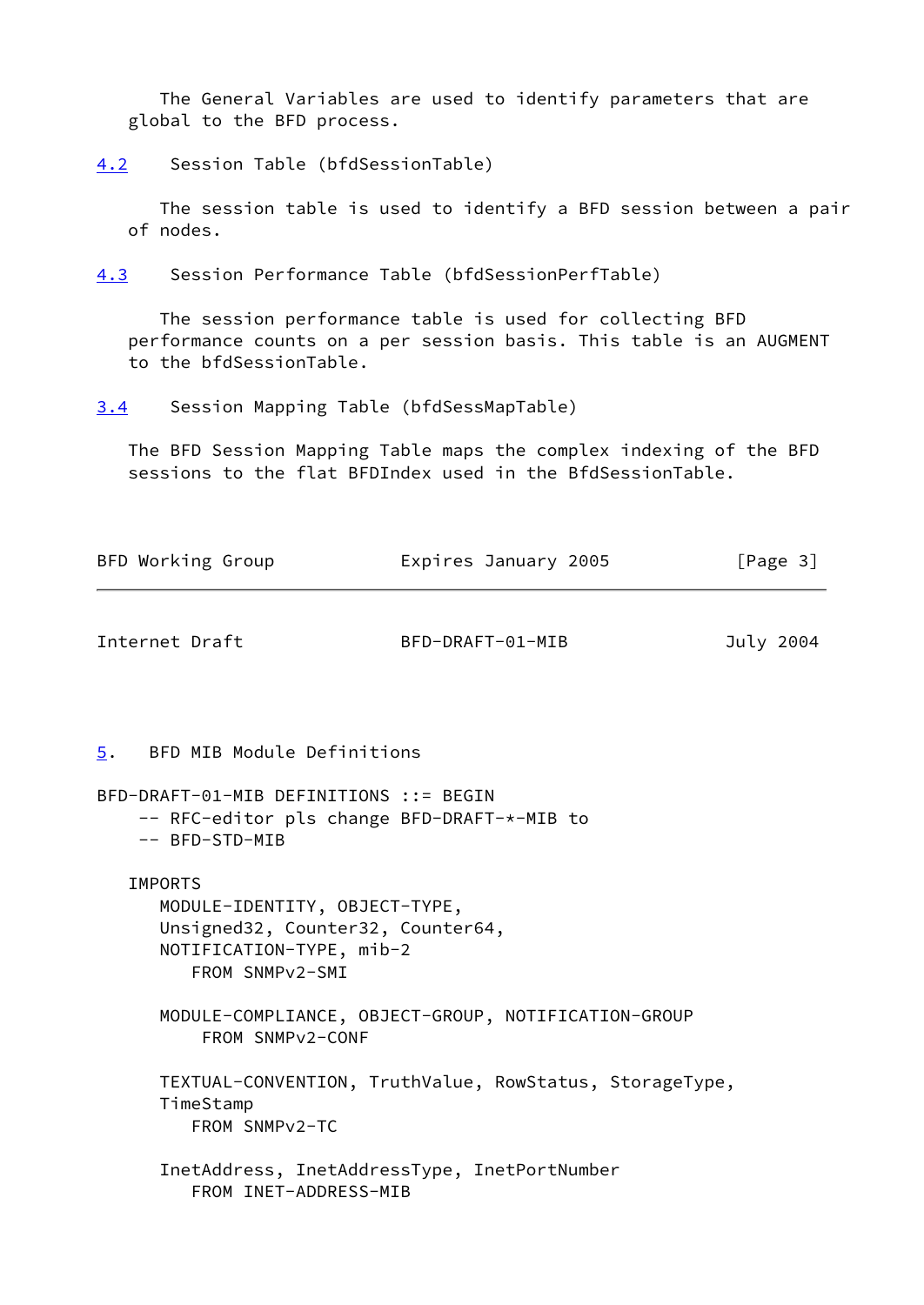```
 bfdMIB MODULE-IDENTITY
       LAST-UPDATED "200507221200Z" -- 04 July 2005 12:00:00 EST
      ORGANIZATION "IETF"
      CONTACT-INFO
          " Thomas D. Nadeau
                    Cisco Systems, Inc.
           Email: tnadeau@cisco.com
                    Zafar Ali
                   Cisco Systems, Inc.
           Email: zali@cisco.com
 "
      DESCRIPTION
           "Bidirectional Forwarding Management Information Base."
      -- Revision history.
      REVISION
          "200507221200Z" -- 04 July 2005 12:00:00 EST
       DESCRIPTION
      "Initial version. Published as RFC xxxx." -- RFC-editor pls fill
                                                -- in xxx::= { mib-2 XXX } -- assigned by IANA, see <u>section 18.1</u> for details
   -- Top level components of this MIB module.
```

| BFD Working Group | Expires January 2005 | [Page 4]  |
|-------------------|----------------------|-----------|
| Internet Draft    | BFD-DRAFT-01-MIB     | July 2004 |

 bfdNotifications OBJECT IDENTIFIER ::= { bfdMIB 0 } bfdObjects OBJECT IDENTIFIER ::= { bfdMIB 1 } bfdConformance OBJECT IDENTIFIER ::= { bfdMIB 3 } bfdScalarObjects OBJECT IDENTIFIER ::= { bfdObjects 1 }

-- Textual Conventions

;

 BfdSessIndexTC ::= TEXTUAL-CONVENTION DISPLAY-HINT "d"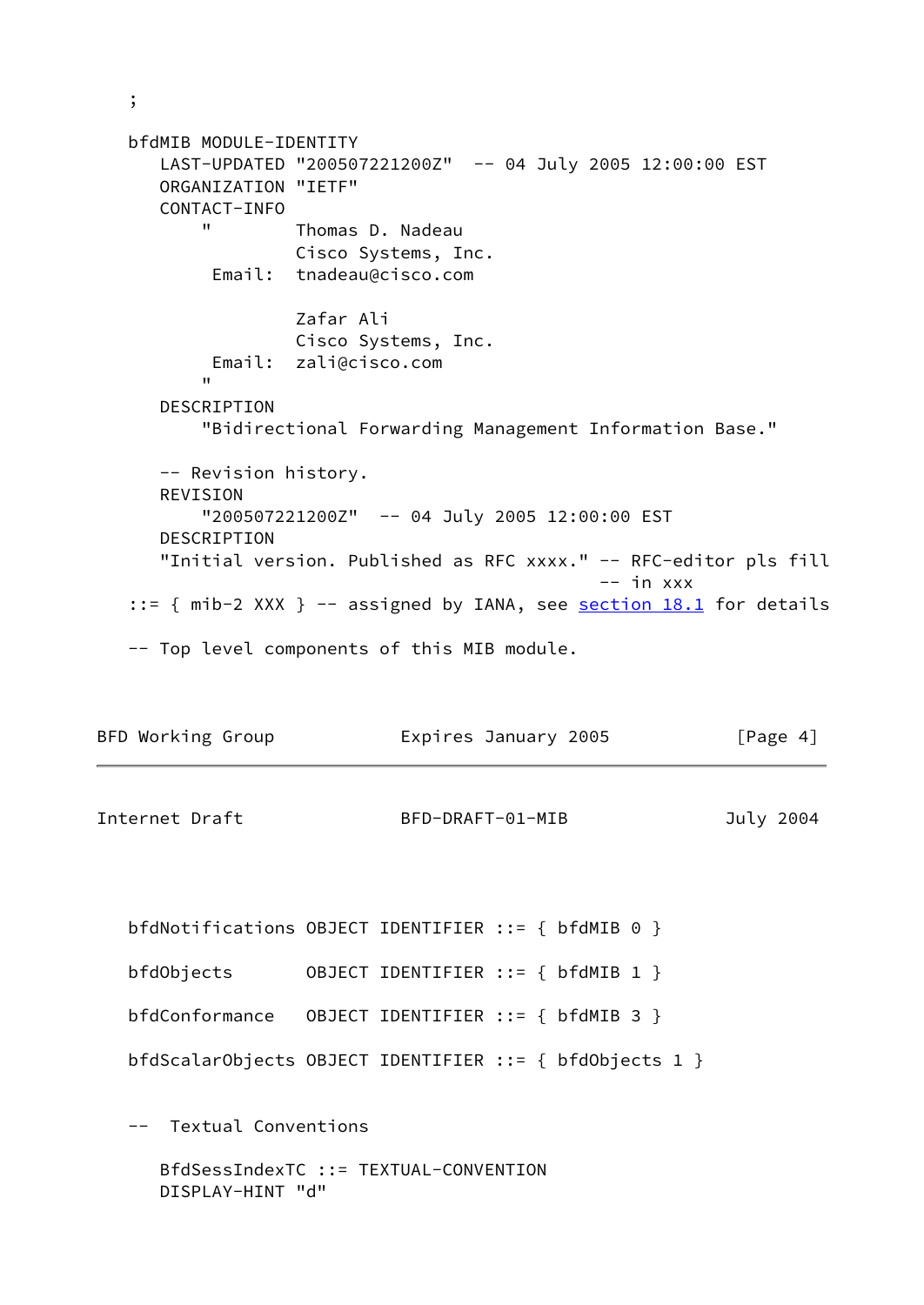```
 STATUS current
      DESCRIPTION
          "An index used to uniquely identify BFD sessions."
      SYNTAX Unsigned32 (1..4294967295)
      BfdInterval ::= TEXTUAL-CONVENTION
      STATUS current
      DESCRIPTION
          "The BFD interval delay in microseconds."
      SYNTAX Unsigned32 (1..4294967295)
      BfdDiag ::= TEXTUAL-CONVENTION
      STATUS current
      DESCRIPTION
          "A common BFD diagnostic code."
      SYNTAX INTEGER { noDiagnostic(1),
                      controlDetectionTimeExpired(2),
                      echoFunctionFailed(3),
                      neighborSignaledSessionDown(4),
                      forwardingPlaneReset(5),
                      pathDown(6),
                      concatenatedPathDown(7),
                      administrativelyDown(8),
                      reverseConcatenatedPathDown (9)
 }
        -- BFD General Variables
        -- These parameters apply globally to the Router's
        -- BFD Process.
        bfdAdminStatus OBJECT-TYPE
BFD Working Group Expires January 2005 [Page 5]
Internet Draft BFD-DRAFT-01-MIB July 2004
          SYNTAX INTEGER { enabled(1), disabled(2) }
           MAX-ACCESS read-write
           STATUS current
           DESCRIPTION
              "The global administrative status of BFD in this router.
               The value 'enabled' denotes that the BFD Process is
```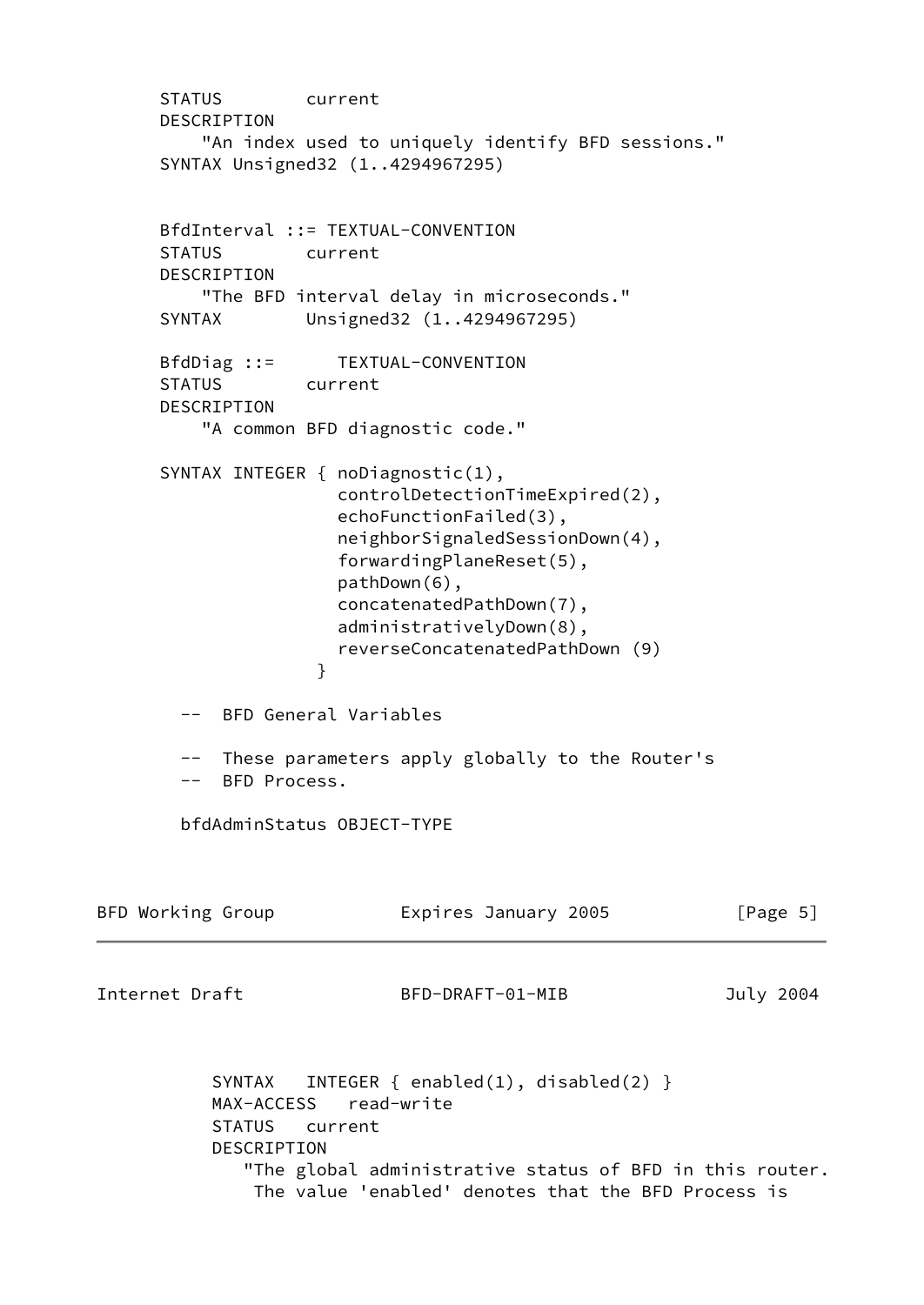```
 active on at least one interface; 'disabled' disables
               it on all interfaces."
           DEFVAL { enabled }
           ::= { bfdScalarObjects 1 }
        bfdVersionNumber OBJECT-TYPE
            SYNTAX Unsigned32
            MAX-ACCESS read-only
            STATUS current
           DESCRIPTION
               "The current version number of the BFD protocol."
            REFERENCE
               " BFD Version 0 (draft-katz-ward-bfd-02.txt)"
           DEFVAL { 0 }
            ::= { bfdScalarObjects 3 }
        -- BFD Session Table
        -- The BFD Session Table specifies BFD session specific
        -- information.
        bfdSessTable OBJECT-TYPE
            SYNTAX SEQUENCE OF BfdSessEntry
            MAX-ACCESS not-accessible
            STATUS current
            DESCRIPTION
               "The BFD Session Table describes the BFD sessions."
            REFERENCE
              draft-katz-ward-bfd-02.txt)"
           ::= { bfdObjects 2 }
        bfdSessEntry OBJECT-TYPE
            SYNTAX BfdSessEntry
            MAX-ACCESS not-accessible
            STATUS current
            DESCRIPTION
               "The BFD Session Entry describes BFD session."
            INDEX { bfdSessIndex }
            ::= { bfdSessTable 1 }
        BfdSessEntry ::= SEQUENCE {
         bfdSessIndex BfdSessIndexTC,
BFD Working Group Expires January 2005 [Page 6]
```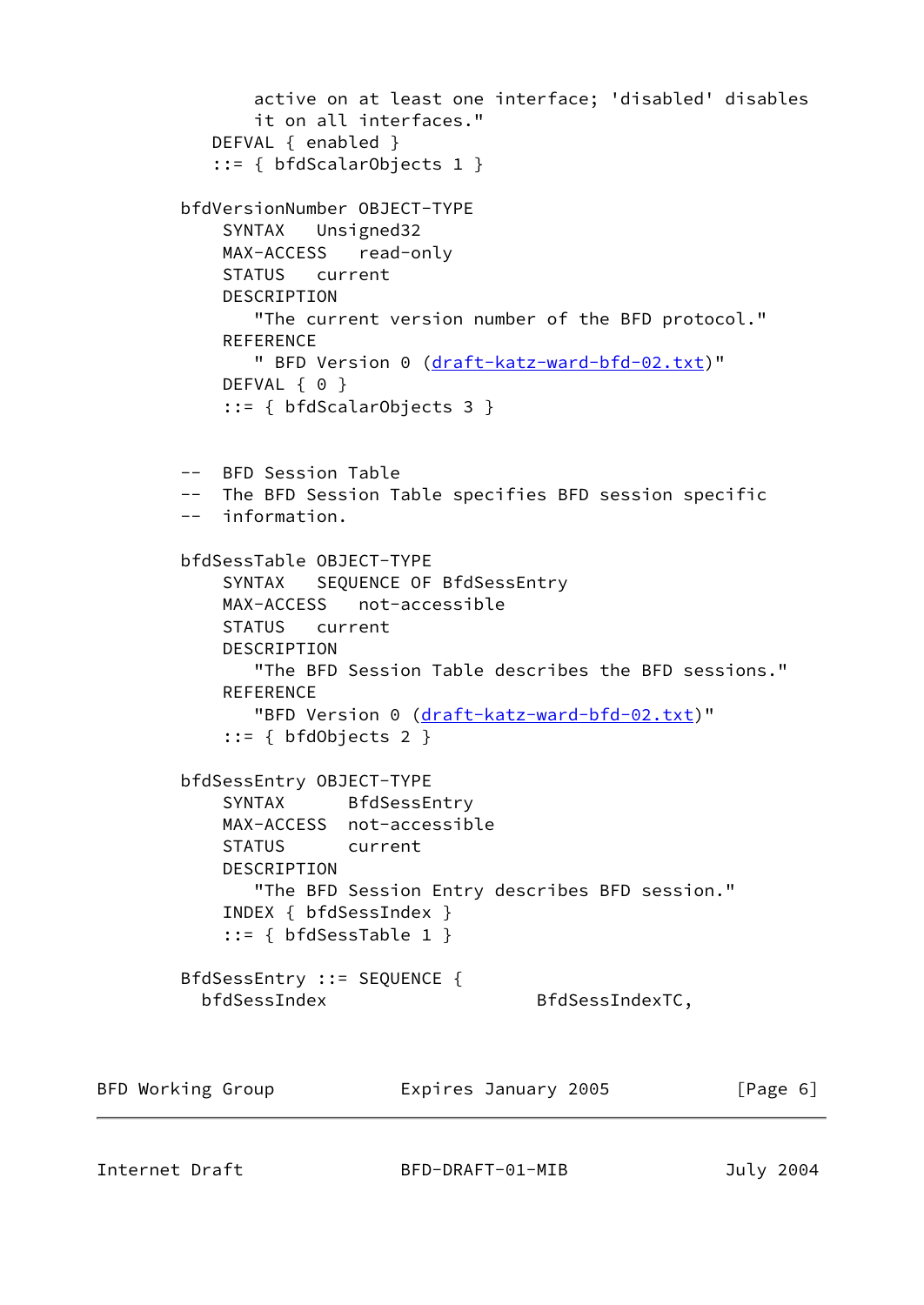```
bfdSessApplicationId Unsigned32,
       bfdSessDiscriminator Unsigned32,
       bfdSessRemoteDiscr Unsigned32,
      bfdSessUdpPort InetPortNumber,
       bfdSessState INTEGER,
      bfdSessRemoteHeardFlag TruthValue,
       bfdSessDiag Unsigned32,
      bfdSessOperMode INTEGER,
       bfdSessDemandModeDesiredFlag TruthValue,
       bfdSessEchoFuncModeDesiredFlag TruthValue,
      bfdSessControlPlanIndepFlag TruthValue,
      bfdSessAddrType InetAddressType,
       bfdSessAddr InetAddress,
      bfdSessDesiredMinTxInterval BfdInterval,
      bfdSessDesiredMinRxInterval BfdInterval,
       bfdSessDesiredMinEchoRxInterval BfdInterval,
      bfdSessDetectMult Unsigned32,
      bfdSessStorType StorageType,
      bfdSessRowStatus RowStatus,
      bfdSessAuthPresFlag TruthValue,
       bfdSessAuthenticationType INTEGER
   }
   bfdSessIndex OBJECT-TYPE
   SYNTAX BfdSessIndexTC
   MAX-ACCESS not-accessible
   STATUS current
   DESCRIPTION
       "This object contains an index used to represent a
       unique BFD session on this device."
   ::= { bfdSessEntry 1 }
 bfdSessApplicationId OBJECT-TYPE
   SYNTAX Unsigned32
   MAX-ACCESS read-only
   STATUS current
   DESCRIPTION
       "This object contains an index used to indicate
        a local application which owns or maintains this
        BFD session. For instance, the MPLS VPN process may
       maintain a subset of the total number of BFD
        sessions. This application ID provides a convenient
       way to segregate sessions by the applications which
       maintain them."
   ::= { bfdSessEntry 2 }
   bfdSessDiscriminator OBJECT-TYPE
   SYNTAX Unsigned32 (1..4294967295)
```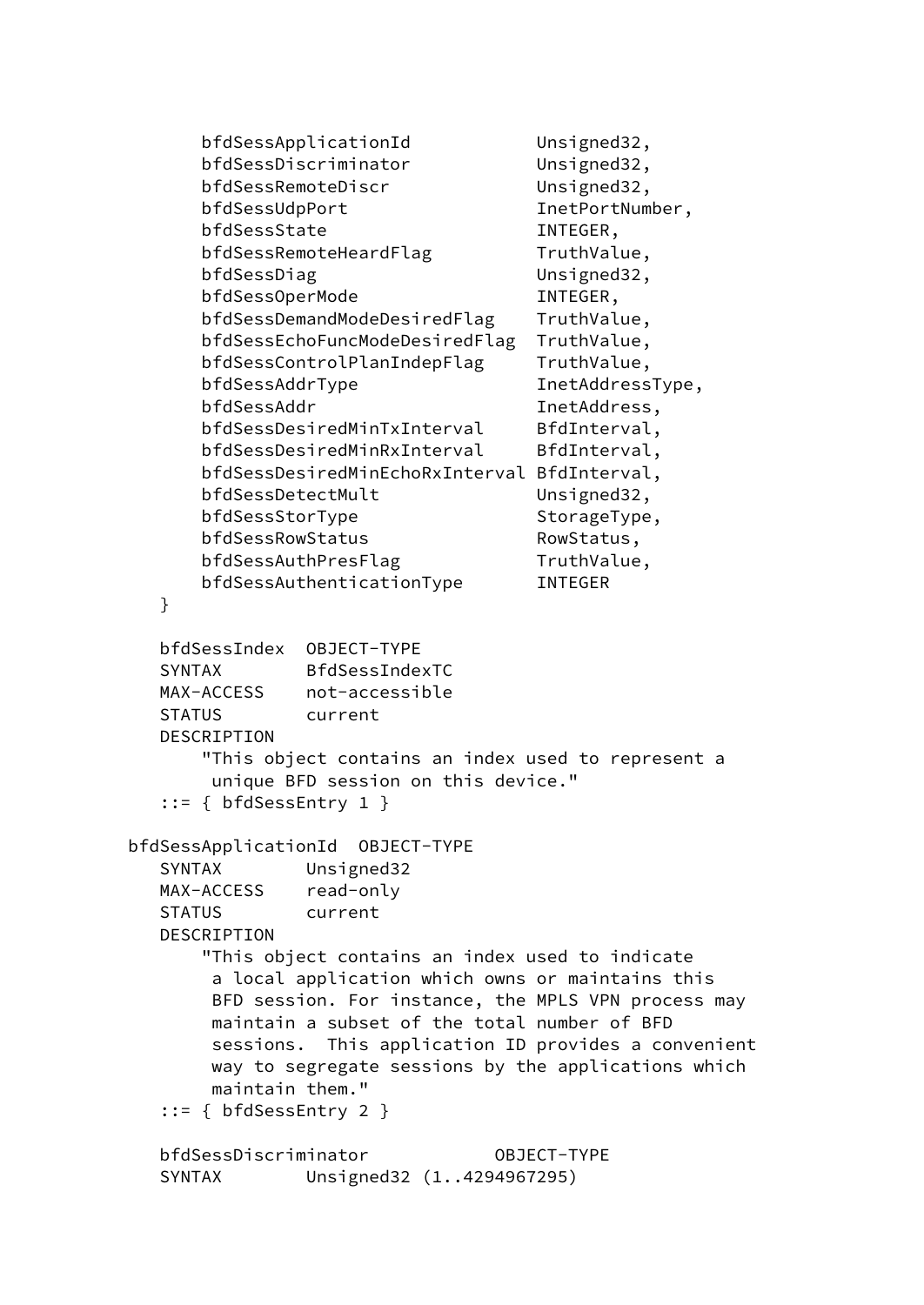```
Internet Draft BFD-DRAFT-01-MIB July 2004
      MAX-ACCESS read-only
      STATUS current
      DESCRIPTION
          "This object specifies the local discriminator for this BFD
        session, used to uniquely identify it."
      ::= { bfdSessEntry 3 }
      bfdSessRemoteDiscr OBJECT-TYPE
          SYNTAX Unsigned32 (1..4294967295)
          MAX-ACCESS read-only
          STATUS current
          DESCRIPTION
            "This object specifies the session discriminator chosen
             by the remote system for this BFD session."
      ::= { bfdSessEntry 4 }
      bfdSessUdpPort OBJECT-TYPE
          SYNTAX InetPortNumber
          MAX-ACCESS read-create
          STATUS current
          DESCRIPTION
              "The UDP Port for BFD. The default value is the
              well-known value for this port."
           REFERENCE
                "draft-katz-ward-bfd-02.txt and
                draft-raggarwa-mpls-bfd-00.txt"
           DEFVAL { 0 }
            ::= { bfdSessEntry 5 }
      bfdSessState OBJECT-TYPE
            SYNTAX INTEGER {
                  adminDown(1),
                 down(2),
                  init(3),
                 up(4) }
            MAX-ACCESS read-only
            STATUS current
            DESCRIPTION
               "The perceived state of the BFD session."
            ::= { bfdSessEntry 6 }
```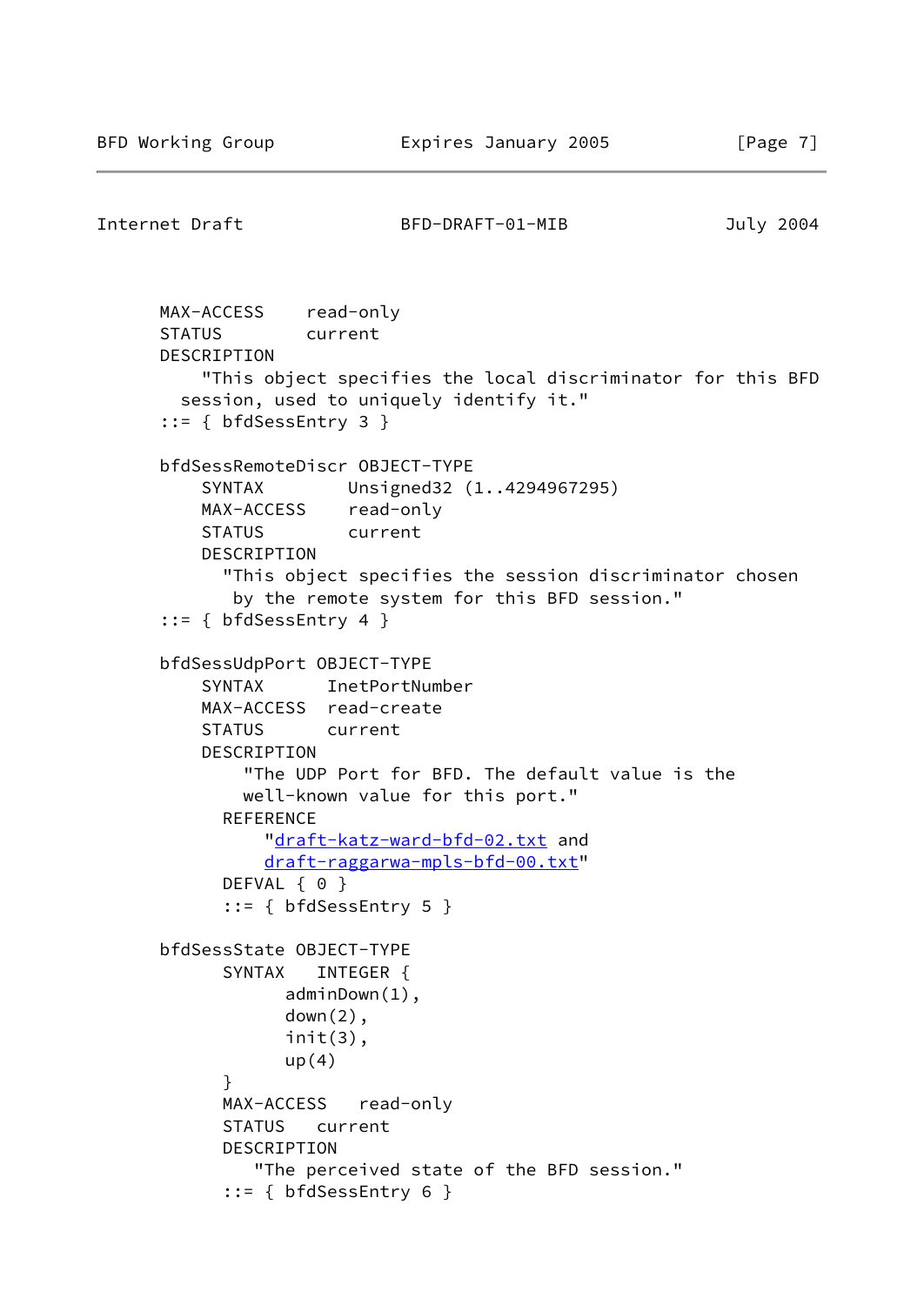bfdSessRemoteHeardFlag OBJECT-TYPE SYNTAX TruthValue MAX-ACCESS read-only STATUS current DESCRIPTION "This object specifies status of BFD packet reception from

| BFD Working Group | Expires January 2005 | [Page 8] |
|-------------------|----------------------|----------|
|                   |                      |          |

Internet Draft BFD-DRAFT-01-MIB July 2004

 the remote system. Specifically, it is set to true(1) if the local system is actively receiving BFD packets from the remote system, and is set to false(0) if the local system has not received BFD packets recently (within the detection time) or if the local system is attempting to tear down the BFD session." ::= { bfdSessEntry 7 } bfdSessDiag OBJECT-TYPE SYNTAX Unsigned32 MAX-ACCESS accessible-for-notify STATUS current DESCRIPTION "A diagnostic code specifying the local system's reason for the last transition of the session from  $up(1)$  to some other state." ::= { bfdSessEntry 8 } bfdSessOperMode OBJECT-TYPE SYNTAX INTEGER { asyncModeWEchoFun(1), asynchModeWOEchoFun(2), demandModeWEchoFunction(3), demandModeWOEchoFunction(4) } MAX-ACCESS read-only STATUS current DESCRIPTION "This object specifies current operating mode that BFD session is operating in. A value of AsyncModeWEchoFun(1) ... A value of AsynchModeWOEchoFun(2) ... A value of DemandModeWEchoFunction(3) ...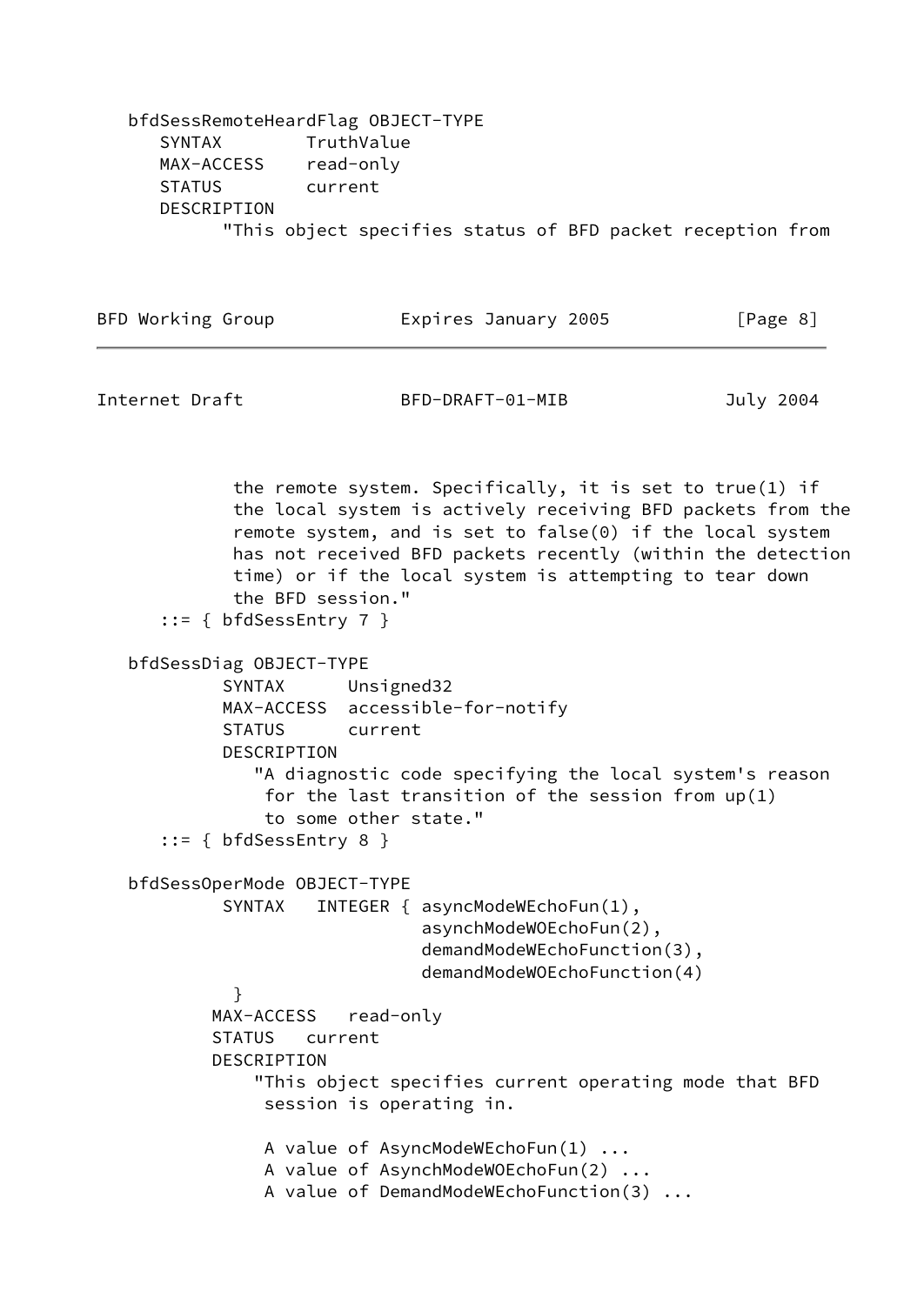```
 A value of DemandModeWOEchoFunction(4) ...
" "The Contract of the Contract of the Contract of the Contract of the Contract of the Contract of the Contract of the Contract of the Contract of the Contract of the Contract of the Contract of the Contract of the Contrac
              ::= { bfdSessEntry 9 }
    bfdSessDemandModeDesiredFlag OBJECT-TYPE
       SYNTAX TruthValue
       MAX-ACCESS read-create
       STATUS current
       DESCRIPTION
                "This object indicates that the local system's
                 desire to use Demand mode. Specifically, it is set
                 to true(1) if the local system wishes to use
                 Demand mode or false(0) if not"
       DEFVAL { false }
       ::= { bfdSessEntry 10 }
BFD Working Group Expires January 2005 [Page 9]
Internet Draft BFD-DRAFT-01-MIB July 2004
    bfdSessEchoFuncModeDesiredFlag OBJECT-TYPE
       SYNTAX TruthValue
       MAX-ACCESS read-create
       STATUS current
       DESCRIPTION
                "This object indicates that the local system's
                 desire to use Echo mode. Specifically, it is set
                 to true(1) if the local system wishes to use
                 Echo mode or false(0) if not"
       DEFVAL { false }
       ::= { bfdSessEntry 11 }
    bfdSessControlPlanIndepFlag OBJECT-TYPE
       SYNTAX TruthValue
       MAX-ACCESS read-create
       STATUS current
       DESCRIPTION
                "This object indicates that the local system's
                 ability to continue to function through a disruption of
                 the control plane. Specifically, it is set
                 to true(1) if the local system BFD implementation is
                 independent of the control plane. Otherwise, the
                 value is set to false(0)"
       DEFVAL { false }
```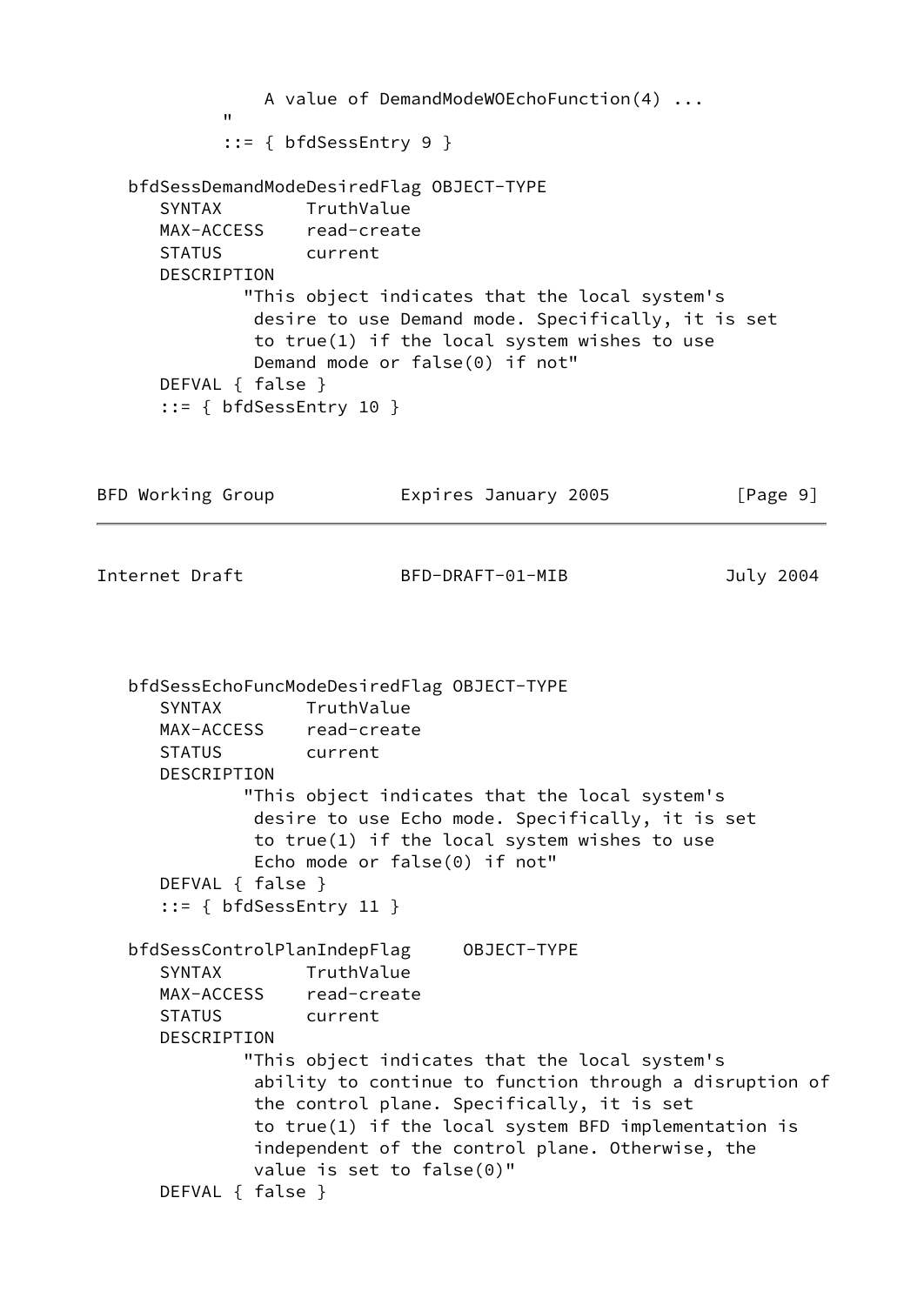```
 ::= { bfdSessEntry 12 }
   bfdSessAddrType OBJECT-TYPE
      SYNTAX InetAddressType
      MAX-ACCESS read-create
      STATUS current
      DESCRIPTION
           "This object specifies IP address of the interface
            associated with this BFD session.
            Only values unknown(0), ipv4(1) or ipv6(2)
            have to be supported.
            A value of unknown(0) is allowed only when
            the outgoing interface is of type point-to-point, or
            when the BFD session is not associated with a specific
            interface.
            If any other unsupported values are attempted in a set
            operation, the agent MUST return an inconsistentValue
            error.
 "
      ::= { bfdSessEntry 13 }
BFD Working Group Expires January 2005 [Page 10]
Internet Draft BFD-DRAFT-01-MIB July 2004
   bfdSessAddr OBJECT-TYPE
      SYNTAX InetAddress
      MAX-ACCESS read-create
      STATUS current
      DESCRIPTION
           "This object specifies IP address of the interface
            associated with this BFD session.
            It can also be used to enabled BFD on a specific
            interface. The value is set to zero when BFD session is not
            associated with a specific interface. "
      ::= { bfdSessEntry 14 }
   bfdSessDesiredMinTxInterval OBJECT-TYPE
      SYNTAX BfdInterval
      MAX-ACCESS read-create
      STATUS current
```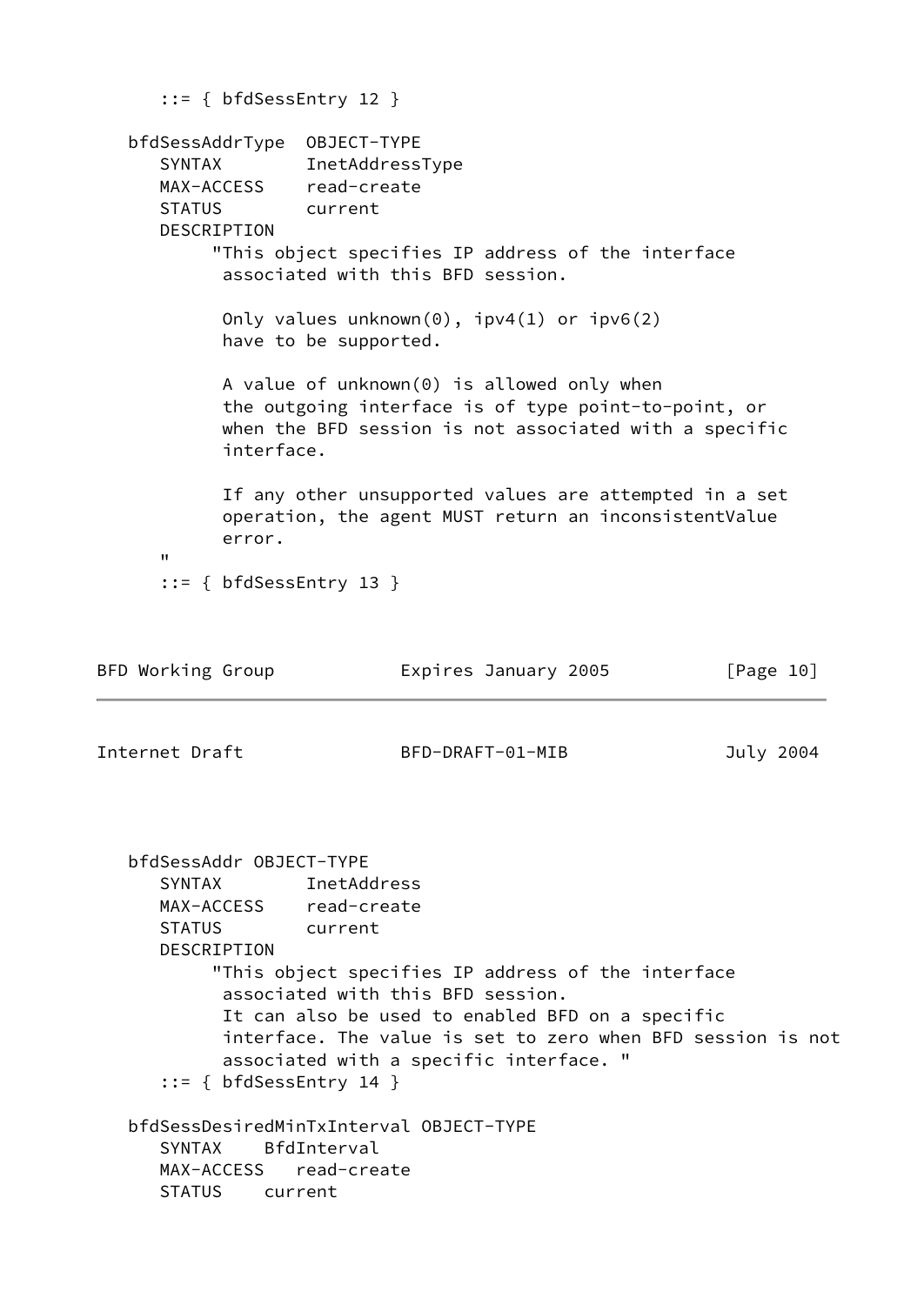```
 DESCRIPTION
       "This object specifies the minimum interval, in
        microseconds, that the local system would like to use when
             transmitting BFD Control packets."
     ::= { bfdSessEntry 15 }
   bfdSessDesiredMinRxInterval OBJECT-TYPE
      SYNTAX BfdInterval
      MAX-ACCESS read-create
      STATUS current
      DESCRIPTION
            "This object specifies the minimum interval, in
             microseconds, between received BFD Control packets the
             local system is capable of supporting."
      ::= { bfdSessEntry 16 }
   bfdSessDesiredMinEchoRxInterval OBJECT-TYPE
      SYNTAX BfdInterval
      MAX-ACCESS read-create
      STATUS current
      DESCRIPTION
            "This object specifies the minimum interval, in
             microseconds, between received BFD Echo packets that this
             system is capable of supporting."
      ::= { bfdSessEntry 17 }
   bfdSessDetectMult OBJECT-TYPE
      SYNTAX Unsigned32
      MAX-ACCESS read-create
      STATUS current
      DESCRIPTION
BFD Working Group Expires January 2005 [Page 11]
Internet Draft BFD-DRAFT-01-MIB July 2004
            "This object specifies the Detect time multiplier."
      ::= { bfdSessEntry 18 }
   bfdSessStorType OBJECT-TYPE
     SYNTAX StorageType
     MAX-ACCESS read-create
      STATUS current
      DESCRIPTION
          "This variable indicates the storage type for this
```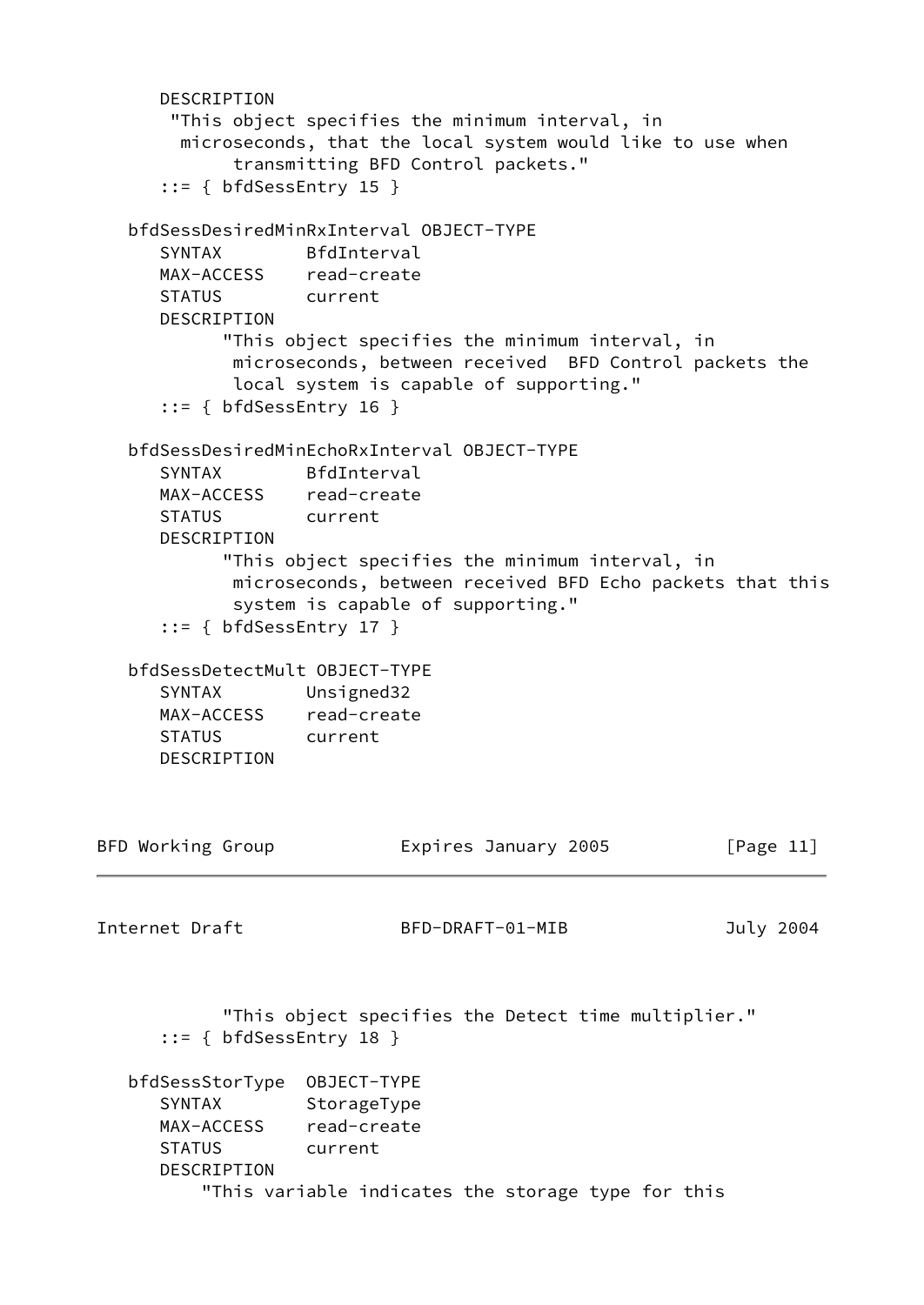```
 object. Conceptual rows having the value
           'permanent' need not allow write-access to any
           columnar objects in the row."
      ::= { bfdSessEntry 19 }
   bfdSessRowStatus OBJECT-TYPE
      SYNTAX RowStatus
      MAX-ACCESS read-create
      STATUS current
      DESCRIPTION
            "This variable is used to create, modify, and/or
             delete a row in this table. When a row in this
             table has a row in the active(1) state, no
             objects in this row can be modified except the
             bfdSessRowStatus and bfdSessStorageType."
      ::= { bfdSessEntry 20 }
   bfdSessAuthPresFlag OBJECT-TYPE
      SYNTAX TruthValue
      MAX-ACCESS read-create
      STATUS current
      DESCRIPTION
              "This object indicates that the local system's
               desire to use Authentication. Specifically, it is set
               to true(1) if the local system wishes the session
               to be authenticated or false(0) if not"
      DEFVAL { false }
      ::= { bfdSessEntry 21 }
   bfdSessAuthenticationType OBJECT-TYPE
           SYNTAX INTEGER { simplePassword(1),
                                 keyedMD5(2),
                                 meticulousKeyedMD5(3),
                                 keyedSHA1(4),
                                 meticulousKeyedSHA1(5)
 }
            MAX-ACCESS read-create
            STATUS current
            DESCRIPTION
BFD Working Group Expires January 2005 [Page 12]
Internet Draft BFD-DRAFT-01-MIB July 2004
```
"The Authentication Type used for this BFD session. This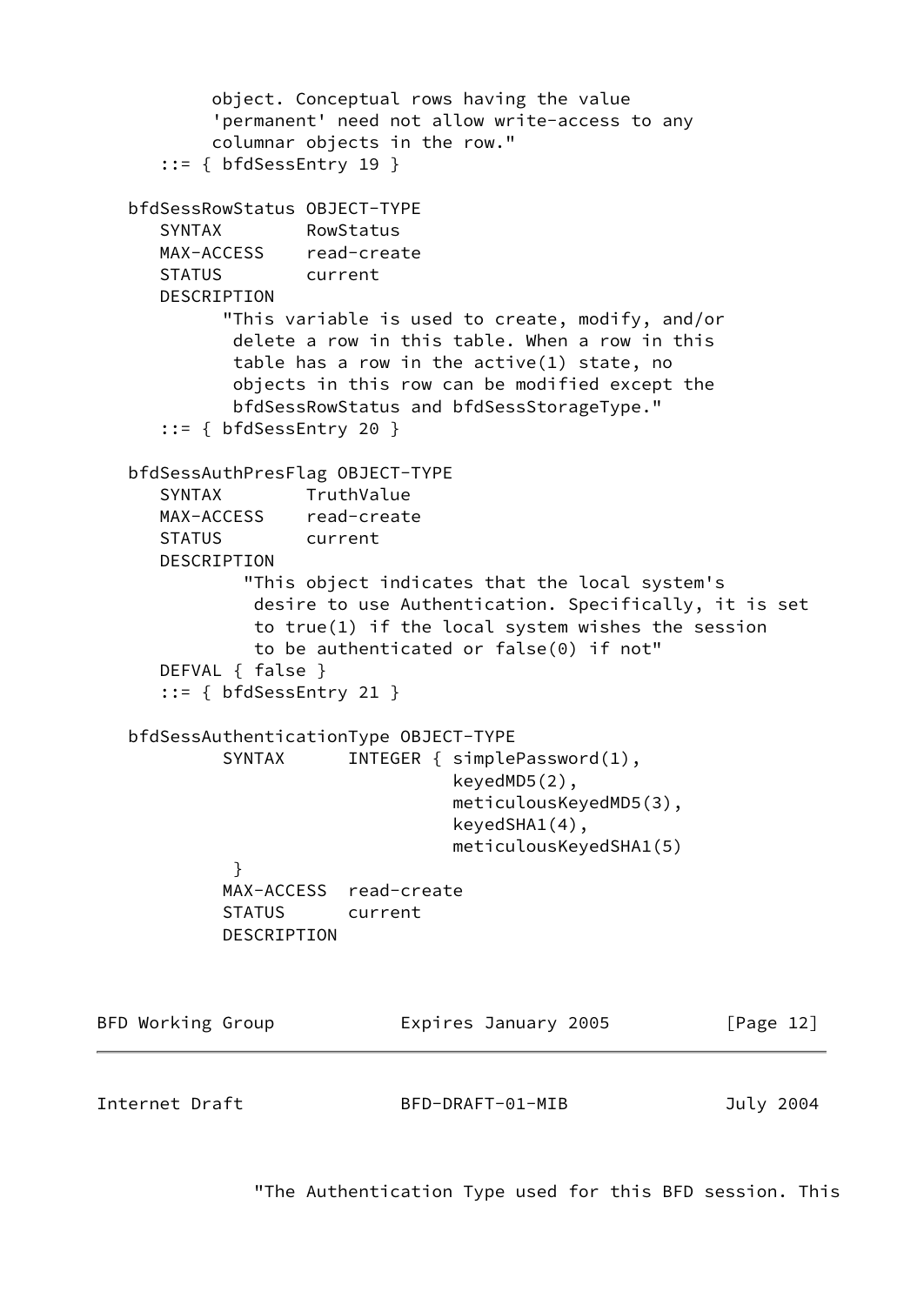```
 field is valid only when the Authentication Present bit is set"
    ::= { bfdSessEntry 22 }
 -- BFD Session Performance Table
 bfdSessPerfTable OBJECT-TYPE
  SYNTAX SEQUENCE OF BfdSessPerfEntry
   MAX-ACCESS not-accessible
   STATUS current
   DESCRIPTION
       "This table specifies BFD Session performance counters."
  ::= { bfdObjects 3 }
 bfdSessPerfEntry OBJECT-TYPE
   SYNTAX BfdSessPerfEntry
   MAX-ACCESS not-accessible
   STATUS current
   DESCRIPTION
       "An entry in this table is created by a BFD-enabled node for
        every BFD Session. bfdCounterDiscontinuityTime is used to
        indicate potential discontinuity for all counter objects
        in this table."
   AUGMENTS { bfdSessEntry }
   ::= { bfdSessPerfTable 1 }
 BfdSessPerfEntry ::= SEQUENCE {
 bfdSessPerfPktIn Counter32,
 bfdSessPerfPktOut Counter32,
 bfdSessUpTime TimeStamp,
  bfdSessPerfLastSessDownTime TimeStamp,
 bfdSessPerfLastCommLostDiag BfdDiag,
 bfdSessPerfSessUpCount Counter32,
 bfdSessPerfDiscTime TimeStamp,
  -- High Capacity Counters
 bfdSessPerfPktInHC Counter64,
 bfdSessPerfPktOutHC Counter64
  }
 -- Ed Note: should we add per-diag code counts here,
 bfdSessPerfPktIn OBJECT-TYPE
    SYNTAX Counter32
    MAX-ACCESS read-only
    STATUS current
    DESCRIPTION
        "The total number of BFD messages received for this BFD
```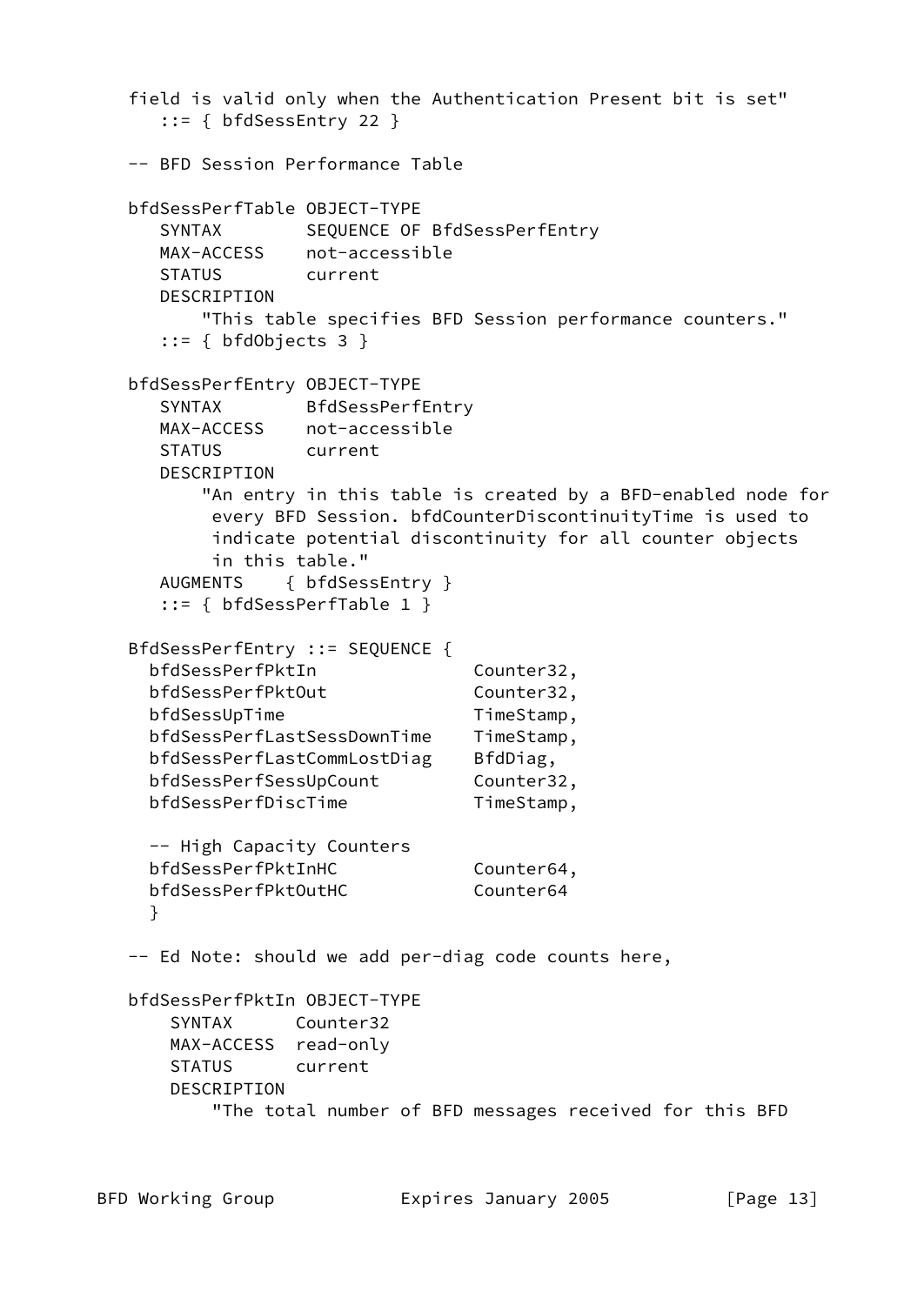```
Internet Draft BFD-DRAFT-01-MIB July 2004
   session."
        ::= { bfdSessPerfEntry 1 }
   bfdSessPerfPktOut OBJECT-TYPE
       SYNTAX Counter32
       MAX-ACCESS read-only
       STATUS current
       DESCRIPTION
           "The total number of BFD messages sent for this BFD session."
        ::= { bfdSessPerfEntry 2 }
   bfdSessUpTime OBJECT-TYPE
       SYNTAX TimeStamp
       MAX-ACCESS read-only
       STATUS current
       DESCRIPTION
           "The value of sysUpTime on the most recent occasion at which
            the session came up. If no such up event exists this object
            contains a zero value."
        ::= { bfdSessPerfEntry 3 }
   bfdSessPerfLastSessDownTime OBJECT-TYPE
       SYNTAX TimeStamp
       MAX-ACCESS read-only
       STATUS current
       DESCRIPTION
           "The value of sysUpTime on the most recent occasion at which
            the last time communication was lost with the neighbor. If
            no such down event exist this object contains a zero value."
        ::= { bfdSessPerfEntry 4 }
   bfdSessPerfLastCommLostDiag OBJECT-TYPE
       SYNTAX BfdDiag
       MAX-ACCESS read-only
       STATUS current
       DESCRIPTION
           "The BFD diag code for the last time communication was lost
            with the neighbor. If no such down event exists this object
            contains a zero value."
        ::= { bfdSessPerfEntry 5 }
   bfdSessPerfSessUpCount OBJECT-TYPE
       SYNTAX Counter32
       MAX-ACCESS read-only
       STATUS current
```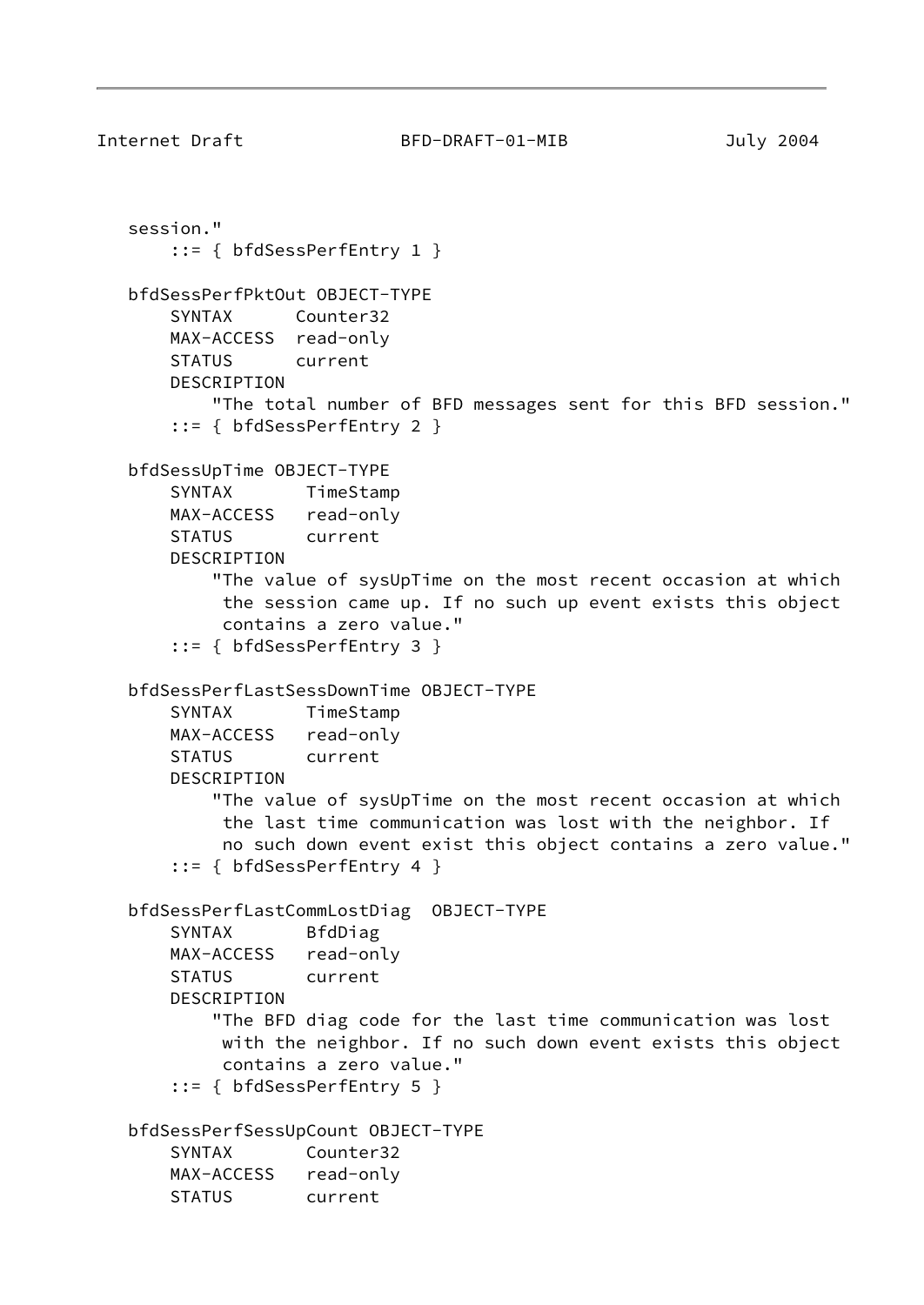DESCRIPTION

 "The number of times this session has gone into the Up state since the router last rebooted."

| BFD Working Group                                                                                                   | Expires January 2005                                                                                                                      | [Page $14$ ] |
|---------------------------------------------------------------------------------------------------------------------|-------------------------------------------------------------------------------------------------------------------------------------------|--------------|
| Internet Draft                                                                                                      | BFD-DRAFT-01-MIB                                                                                                                          | July 2004    |
| $::= \{ bfdSessPerfEntry 6 \}$                                                                                      |                                                                                                                                           |              |
| bfdSessPerfDiscTime OBJECT-TYPE<br>SYNTAX<br>MAX-ACCESS read-only<br><b>STATUS</b><br>current<br><b>DESCRIPTION</b> | TimeStamp                                                                                                                                 |              |
| any                                                                                                                 | "The value of sysUpTime on the most recent occasion at which                                                                              |              |
| discontinuity.                                                                                                      | one or more of the session counters suffered a                                                                                            |              |
|                                                                                                                     | The relevant counters are the specific instances associated<br>with this BFD session of any Counter32 object contained in                 |              |
| the                                                                                                                 |                                                                                                                                           |              |
|                                                                                                                     | BfdSessPerfTable. If no such discontinuities have occurred                                                                                |              |
| subsystem,                                                                                                          | since the last re-initialization of the local management                                                                                  |              |
| $::= \{ bfdSessPerfEntry 7 \}$                                                                                      | then this object contains a zero value."                                                                                                  |              |
| bfdSessPerfPktInHC OBJECT-TYPE<br><b>SYNTAX</b><br>MAX-ACCESS read-only<br><b>STATUS</b><br><b>DESCRIPTION</b>      | Counter64<br>current<br>"This value represents the total number of BFD messages<br>received for this BFD session. It MUST be equal to the |              |
| $::= \{ bfdSessPerfEntry 8 \}$                                                                                      | least significant 32 bits of bfdSessPerfPktIn<br>if bfdSessPerfPktInHC is supported according to<br>the rules spelled out in RFC2863."    |              |
| bfdSessPerfPktOutHC OBJECT-TYPE<br>SYNTAX<br>MAX-ACCESS read-only<br><b>STATUS</b><br>current<br>DESCRIPTION        | Counter64                                                                                                                                 |              |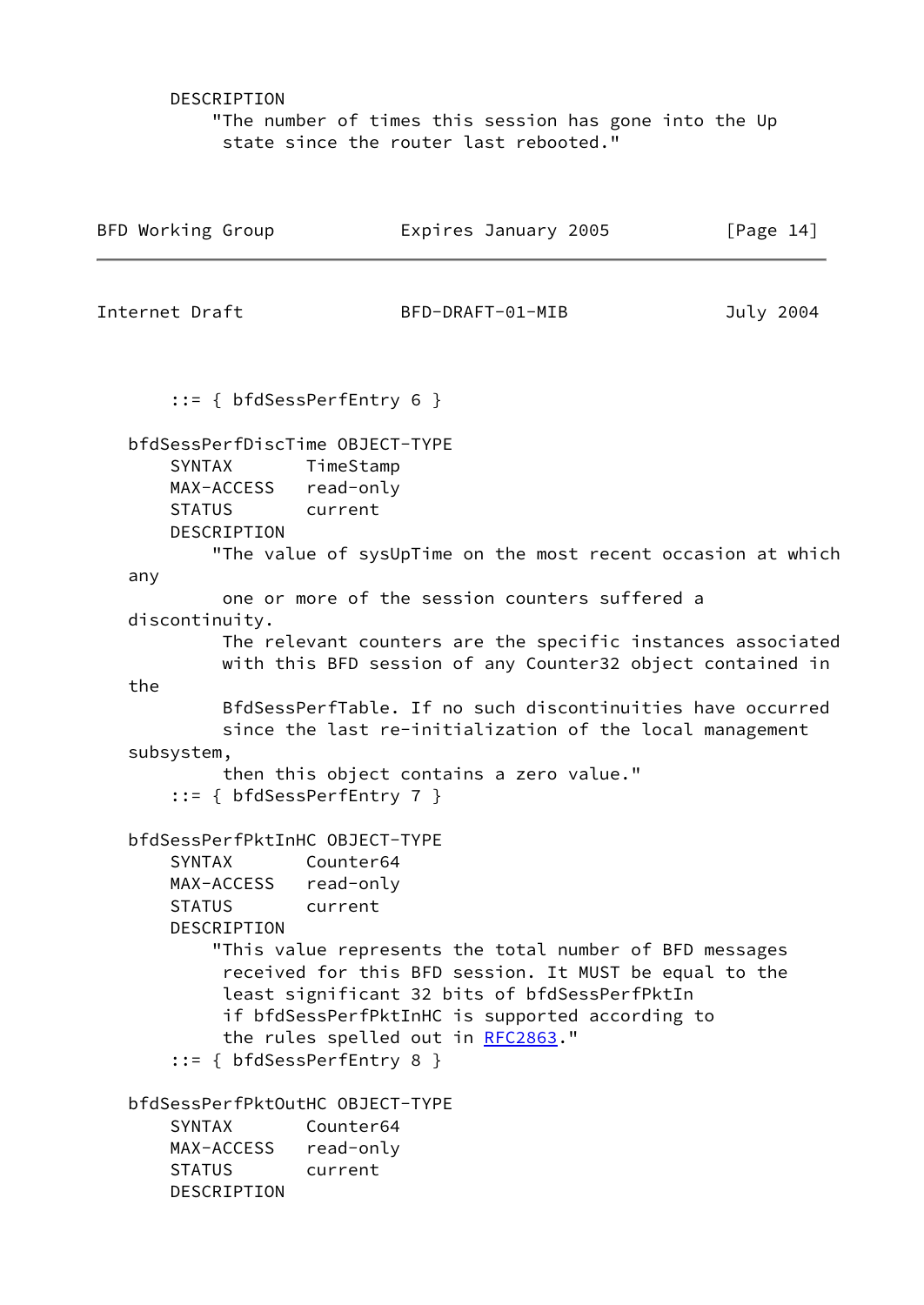"This value represents the total number of total number of BFD messages transmitted for this BFD session. It MUST be equal to the least significant 32 bits of bfdSessPerfPktIn if bfdSessPerfPktOutHC is supported according to the rules spelled out in [RFC2863](https://datatracker.ietf.org/doc/pdf/rfc2863)." ::= { bfdSessPerfEntry 9 } -- BFD Session Mapping Table BFD Working Group **Expires January 2005** [Page 15] Internet Draft BFD-DRAFT-01-MIB July 2004 bfdSessMapTable OBJECT-TYPE SYNTAX SEQUENCE OF BfdSessMapEntry MAX-ACCESS not-accessible STATUS current DESCRIPTION "The BFD Session Mapping Table maps the complex indexing of the BFD sessions to the flat BFDIndex used in the BfdSessionTable. Implementors need to be aware that if the value of the bfdSessAddr (an OID) has more that 111 sub-identifiers, then OIDs of column instances in this table will have more than 128 sub-identifiers and cannot be accessed using SNMPv1, SNMPv2c, or SNMPv3. " **REFERENCE** "BFD Version 0 ([draft-katz-ward-bfd-02.txt\)](https://datatracker.ietf.org/doc/pdf/draft-katz-ward-bfd-02.txt)"  $::= { bfdObjects 4 }$  bfdSessMapEntry OBJECT-TYPE SYNTAX BfdSessMapEntry MAX-ACCESS not-accessible STATUS current DESCRIPTION "The BFD Session Entry describes BFD session that is mapped to this index. Implementors need to be aware that if the value of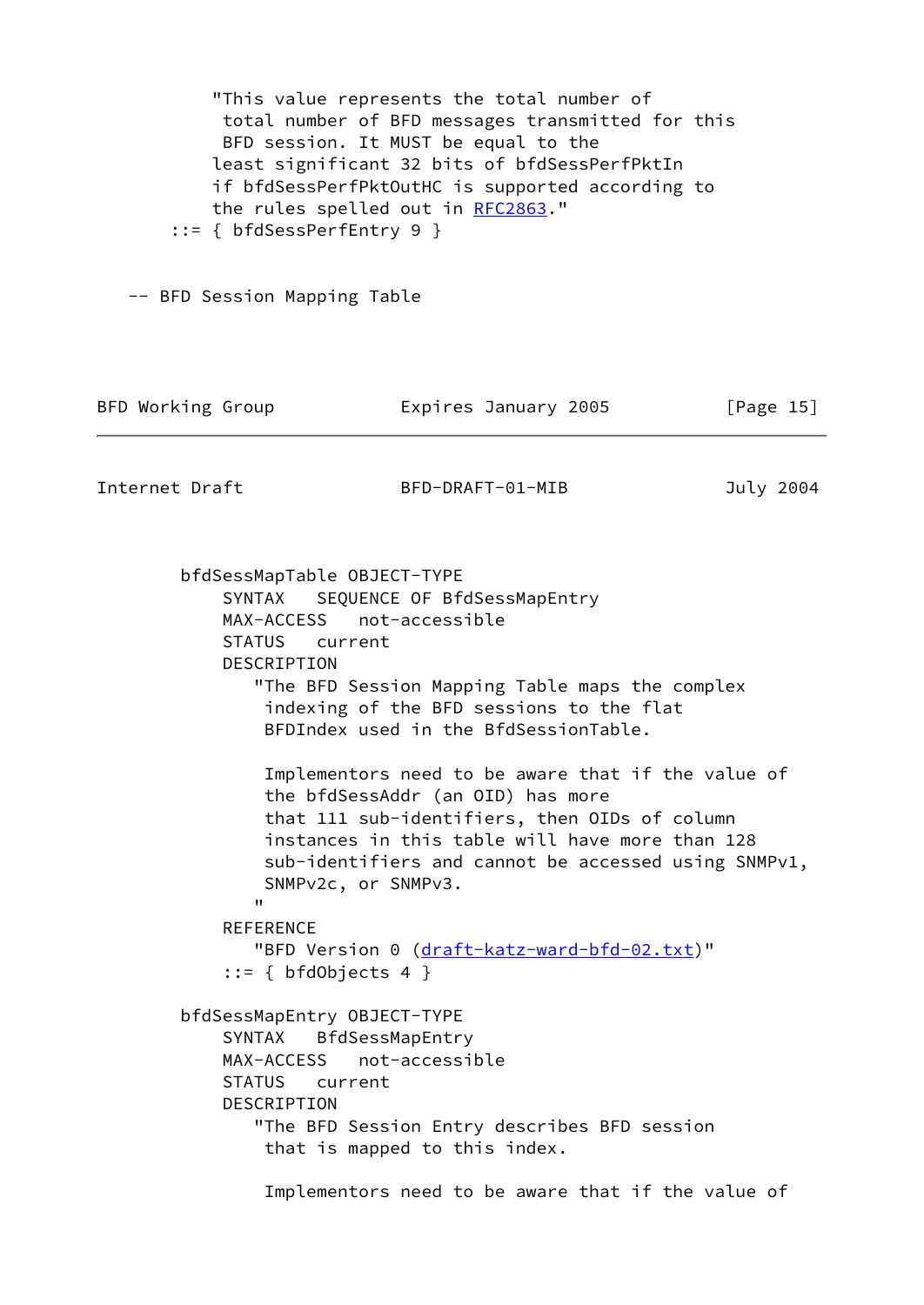the mplsInSegmentMapLabelPtrIndex (an OID) has more that 111 sub-identifiers, then OIDs of column instances in this table will have more than 128 sub-identifiers and cannot be accessed using SNMPv1, SNMPv2c, or SNMPv3." INDEX { bfdSessApplicationId, bfdSessDiscriminator, bfdSessAddrType, bfdSessAddr } ::= { bfdSessMapTable 1 } BfdSessMapEntry ::= SEQUENCE { bfdSessMapBfdIndex BfdSessIndexTC } bfdSessMapBfdIndex OBJECT-TYPE SYNTAX BfdSessIndexTC MAX-ACCESS read-only

| BFD Working Group                                                                                                        | Expires January 2005                                                                                                                                                        | [Page $16$ ] |
|--------------------------------------------------------------------------------------------------------------------------|-----------------------------------------------------------------------------------------------------------------------------------------------------------------------------|--------------|
| Internet Draft                                                                                                           | BFD-DRAFT-01-MIB                                                                                                                                                            | July 2004    |
| <b>STATUS</b><br>DESCRIPTION<br>$::= \{ bfdSessMapEntry 1 \}$                                                            | current<br>"This object specifies the BfdIndex referred to by<br>the indexes of this row. In essence, a mapping is<br>provided between these indexes and the BfdSessTable." |              |
| -- Notification Configuration                                                                                            |                                                                                                                                                                             |              |
| bfdSessNotificationsEnable OBJECT-TYPE<br><b>SYNTAX</b><br>MAX-ACCESS read-write<br>STATUS current<br><b>DESCRIPTION</b> | TruthValue<br>"If this object is set to $true(1)$ , then it enables<br>the emission of bfdSessUp and bfdSessDown                                                            |              |
| emitted."<br><b>REFERENCE</b>                                                                                            | notifications; otherwise these notifications are not                                                                                                                        |              |
|                                                                                                                          | "See also RFC3413 for explanation that<br>notifications are under the ultimate control of the                                                                               |              |
|                                                                                                                          |                                                                                                                                                                             |              |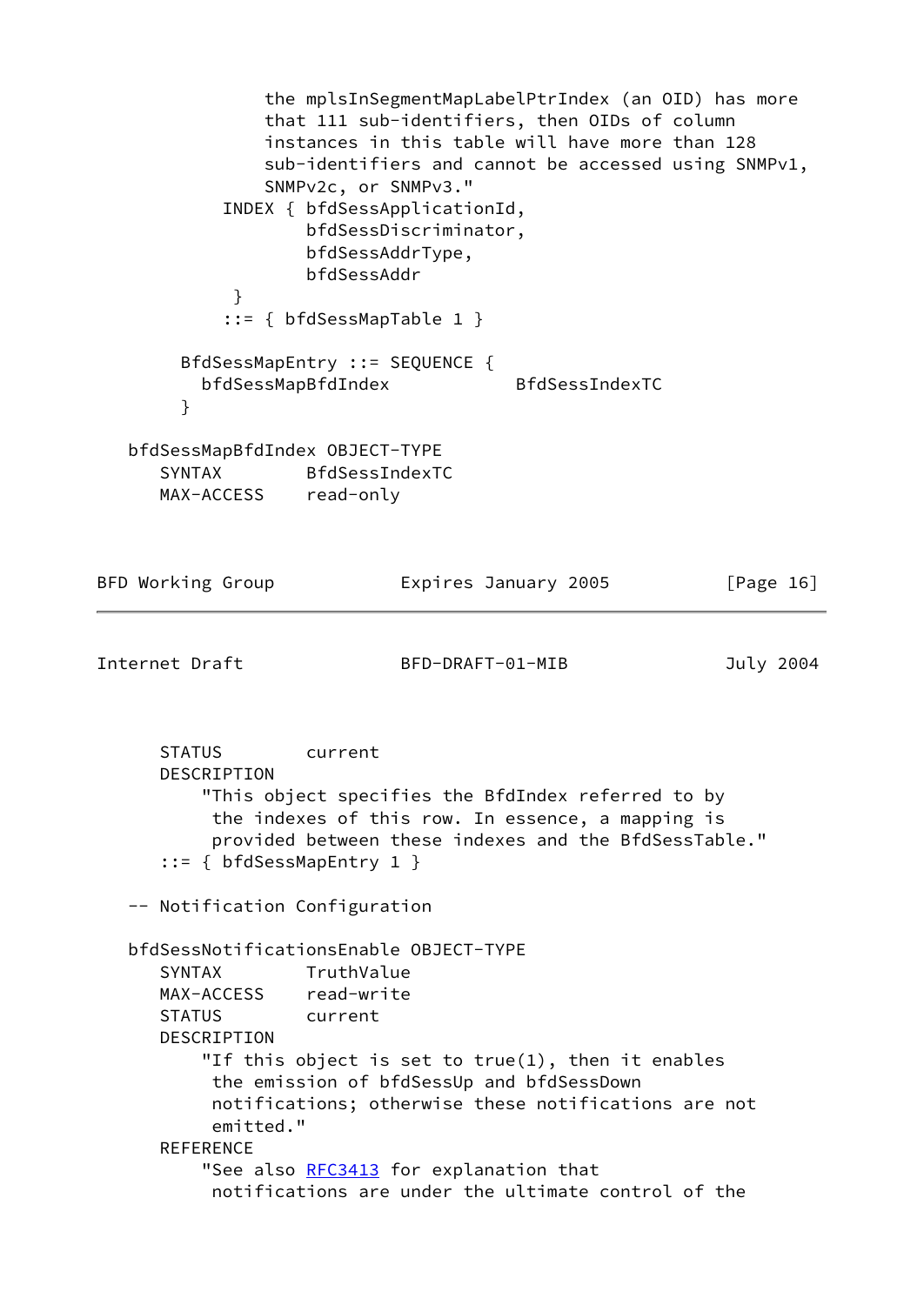```
 MIB modules in this document."
       DEFVAL { false }
       ::= { bfdScalarObjects 4 }
   bfdSessUp NOTIFICATION-TYPE
      OBJECTS { bfdSessDiag, -- low range value
                    bfdSessDiag -- high range value
       }
      STATUS current
      DESCRIPTION
           "This notification is generated when the
            bfdSessState object for one or more contiguous
            entries in bfdSessTable are about to enter the up(2)
            state from some other state. The included values of
            bfdSessDiag MUST both be set equal to this
          new state (i.e: up(1)). The two instances of
           bfdSessDiag in this notification indicate the range
           of indexes that are affected. Note that all the indexes
           of the two ends of the range can be derived from the
            instance identifiers of these two objects. For the
            cases where a contiguous range of sessions
           have transitioned into the up(1) state at roughly
            the same time, the device SHOULD issue a single
           notification for each range of contiguous indexes in
            an effort to minimize the emission of a large number
            of notifications. If a notification has to be
            issued for just a single bfdSessEntry, then
BFD Working Group Expires January 2005 [Page 17]
Internet Draft BFD-DRAFT-01-MIB July 2004
           the instance identifier (and values) of the two
           bfdSessDiag objects MUST be the identical."
       ::= { bfdNotifications 1 }
   bfdSessDown NOTIFICATION-TYPE
      OBJECTS { bfdSessDiag, -- low range value
                    bfdSessDiag -- high range value
       }
      STATUS current
       DESCRIPTION
           "This notification is generated when the
           bfdSessState object for one or more contiguous
            entries in bfdSessTable are about to enter the down(4)
```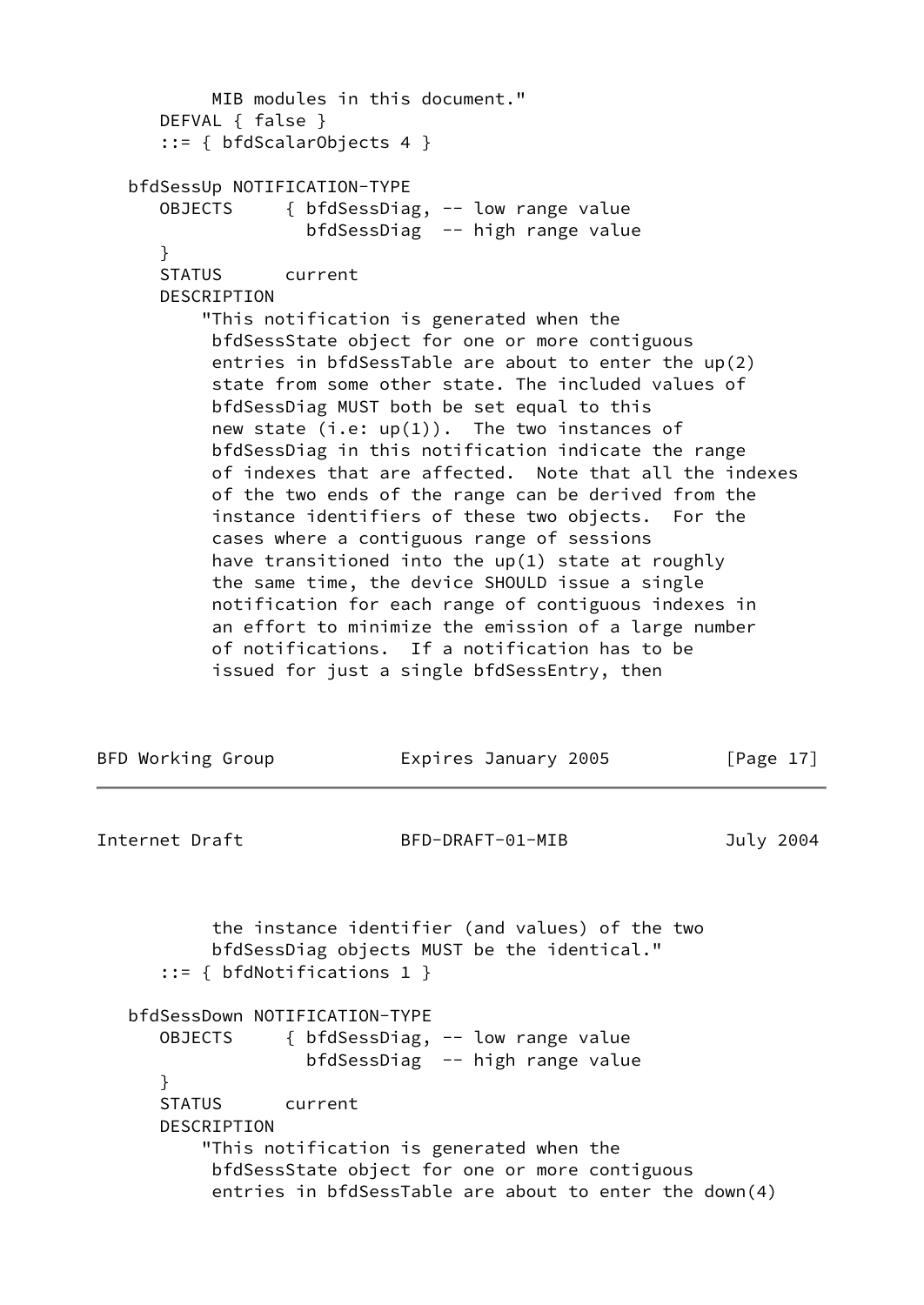or adminDown(5) states from some other state. The included values of bfdSessDiag MUST both be set equal to this new state (i.e: down(4) or adminDown(5)). The two instances of bfdSessDiag in this notification indicate the range of indexes that are affected. Note that all the indexes of the two ends of the range can be derived from the instance identifiers of these two objects. For cases where a contiguous range of sessions have transitioned into the down(4) or adminDown(5) states at roughly the same time, the device SHOULD issue a single notification for each range of contiguous indexes in an effort to minimize the emission of a large number of notifications. If a notification has to be issued for just a single bfdSessEntry, then the instance identifier (and values) of the two bfdSessDiag objects MUST be the identical." ::= { bfdNotifications 2 } -- Ed Note: We need to add notification for changes -- when the two ends automatically negotiate to a new detection time -- value or when detection multiplier changes. -- Similarly, changes in the operating mode (bfdSessOperMode) -- also need to be notified. -- Module compliance. bfdGroups OBJECT IDENTIFIER ::= { bfdConformance 1 } bfdCompliances OBJECT IDENTIFIER ::= { bfdConformance 2 } -- Compliance requirement for fully compliant implementations. bfdModuleFullCompliance MODULE-COMPLIANCE

| BFD Working Group | Expires January 2005 | [Page 18] |
|-------------------|----------------------|-----------|
| Internet Draft    | BFD-DRAFT-01-MIB     | July 2004 |
|                   |                      |           |

 STATUS current DESCRIPTION "Compliance statement for agents that provide full support for BFD-MIB. Such devices can then be monitored and also be configured using this MIB module."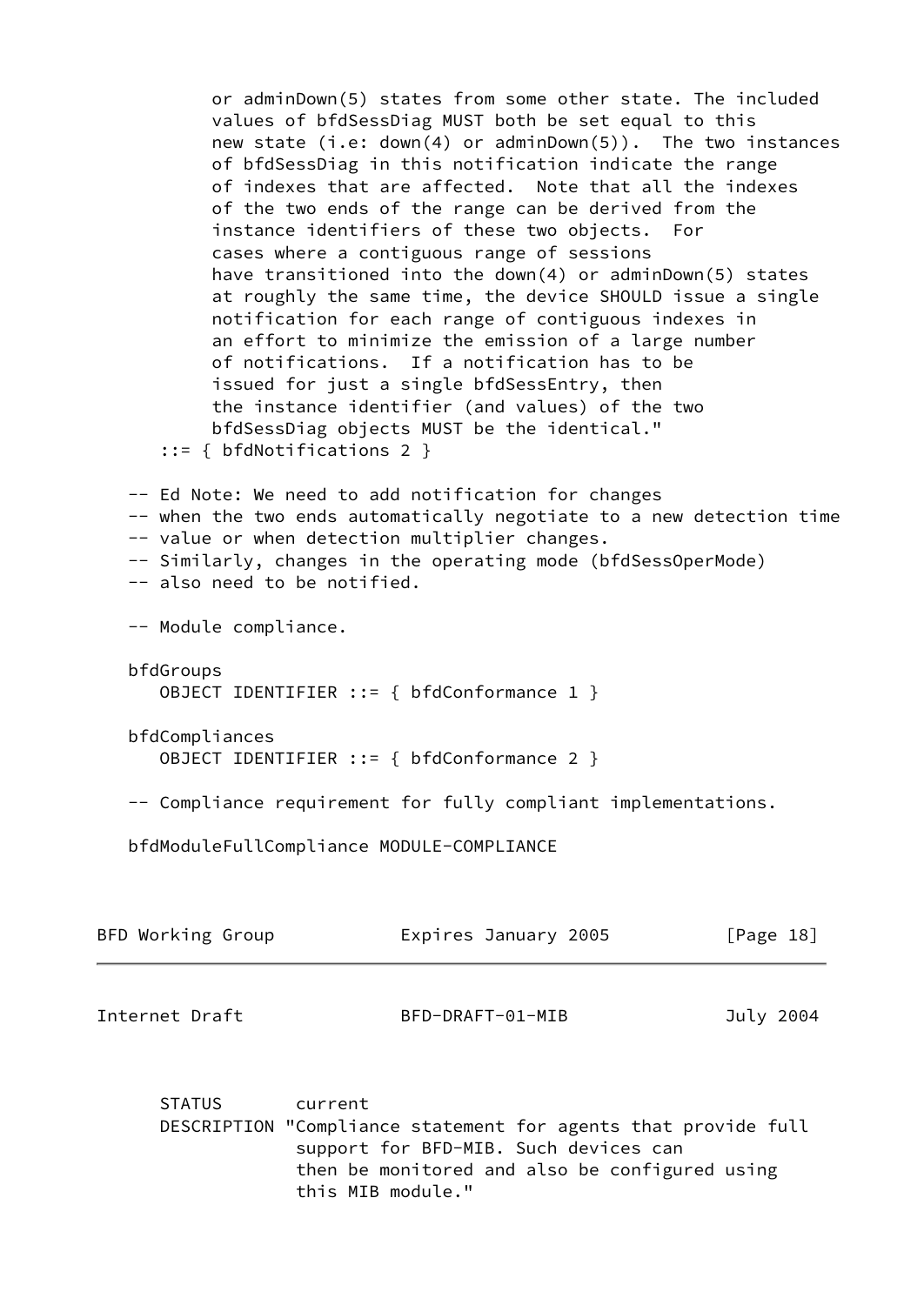```
 MODULE -- This module.
    MANDATORY-GROUPS {
         bfdSessionGroup,
         bfdSessionPerfGroup,
         bfdSessionPerfHCGroup,
         bfdNotificationGroup
    }
    GROUP bfdSessionPerfHCGroup
    DESCRIPTION "This group is mandatory for those bfdPerfTable
                entries for which any of the objects
                bfdSessPerfPktInHC or bfdSessPerfPktOutHC
                wraps around too quickly
               RFC 2863 for
                high-capacity counters."
    GROUP bfdNotificationGroup
    DESCRIPTION "This group is only mandatory for those
                implementations which can efficiently implement
                the notifications contained in this group."
    OBJECT bfdSessAddrType
   SYNTAX InetAddressType { unknown(0), ipv4(1), ipv6(2) }
    DESCRIPTION "Only unknown(0), ipv4(1) and ipv6(2) support
                is required."
   OBJECT bfdSessAddr
    SYNTAX InetAddress (SIZE(0|4|16))
    DESCRIPTION "An implementation is only required to support
                unknown(0), ipv4(1) and ipv6(2) sizes."
    ::= { bfdCompliances 1 }
 -- Read-Only Conformance TBD...
 -- Units of conformance.
 bfdSessionGroup OBJECT-GROUP
   OBJECTS {
             bfdSessNotificationsEnable,
             bfdAdminStatus,
```

| BFD Working Group | Expires January 2005 | [Page 19] |
|-------------------|----------------------|-----------|
|                   |                      |           |
|                   |                      |           |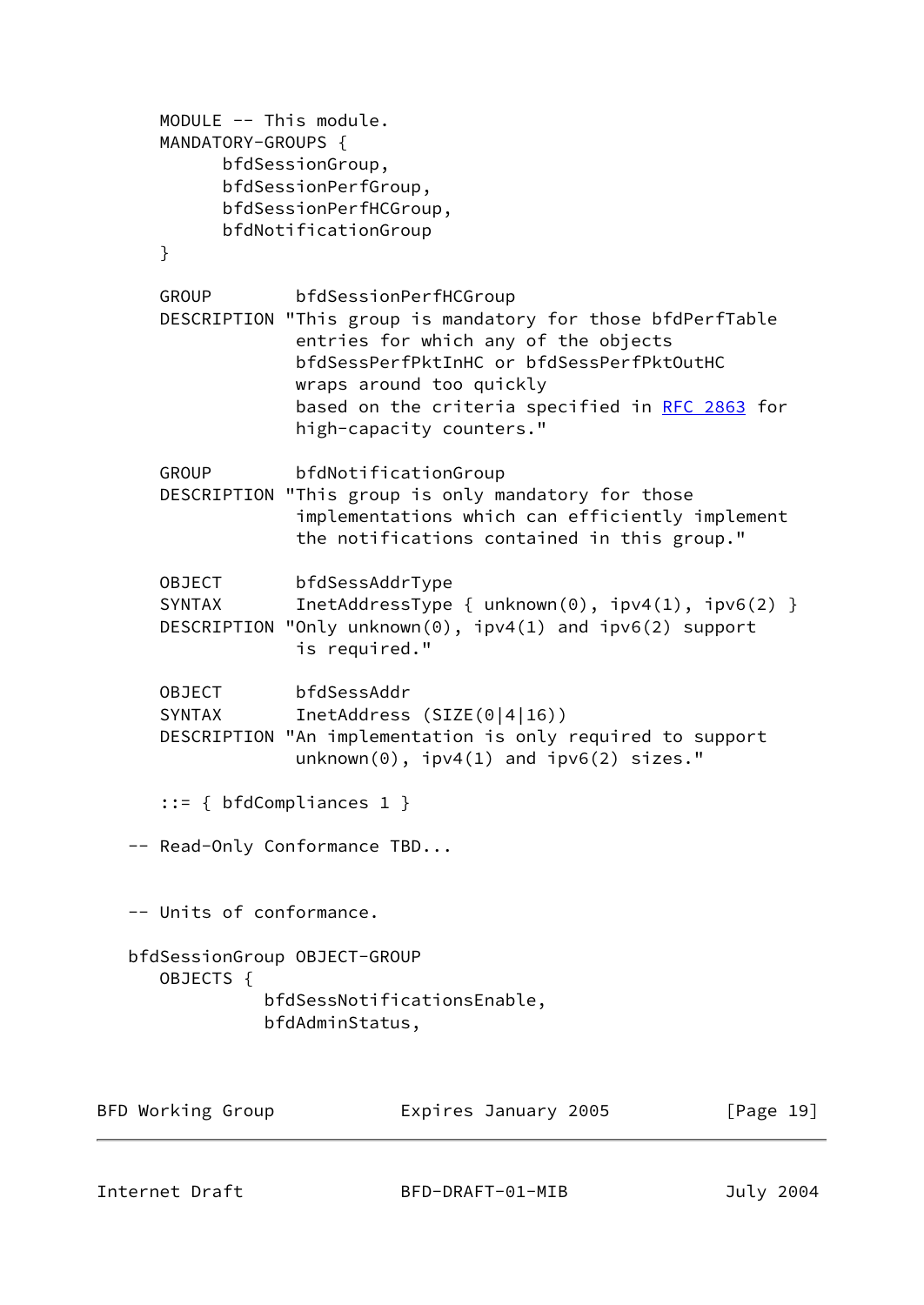```
 bfdVersionNumber,
               bfdSessApplicationId,
               bfdSessDiscriminator,
               bfdSessAddrType,
               bfdSessAddr,
               bfdSessRemoteDiscr,
               bfdSessUdpPort,
               bfdSessState,
               bfdSessRemoteHeardFlag,
               bfdSessDiag,
               bfdSessOperMode,
               bfdSessDemandModeDesiredFlag,
               bfdSessEchoFuncModeDesiredFlag,
               bfdSessControlPlanIndepFlag,
               bfdSessDesiredMinTxInterval,
               bfdSessDesiredMinRxInterval,
               bfdSessDesiredMinEchoRxInterval,
               bfdSessDetectMult,
               bfdSessStorType,
               bfdSessRowStatus,
               bfdSessMapBfdIndex,
               bfdSessAuthPresFlag,
               bfdSessAuthenticationType
    }
    STATUS current
    DESCRIPTION
            "Collection of objects needed for BFD sessions."
   ::= \{ bfdGroups 1 \} bfdSessionPerfGroup OBJECT-GROUP
    OBJECTS {
               bfdSessPerfPktIn,
               bfdSessPerfPktOut,
               bfdSessUpTime,
               bfdSessPerfLastSessDownTime,
               bfdSessPerfLastCommLostDiag,
               bfdSessPerfSessUpCount,
               bfdSessPerfDiscTime
    }
    STATUS current
    DESCRIPTION
            "Collection of objects needed to monitor the
            performance of BFD sessions."
   ::= { bfdGroups 2 } bfdSessionPerfHCGroup OBJECT-GROUP
    OBJECTS {
```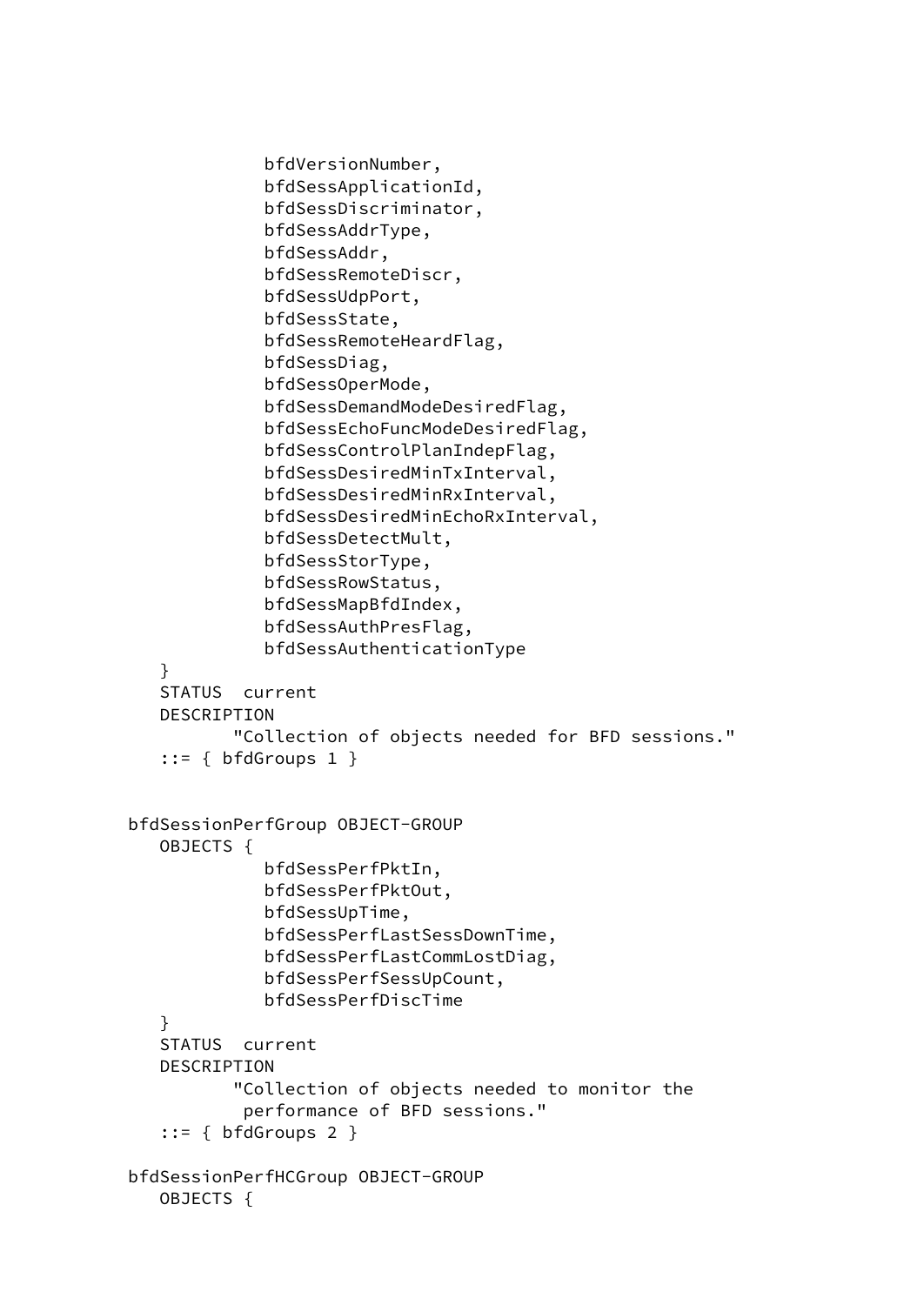<span id="page-23-0"></span>Internet Draft BFD-DRAFT-01-MIB July 2004 bfdSessPerfPktInHC, bfdSessPerfPktOutHC } STATUS current DESCRIPTION "Collection of objects needed to monitor the performance of BFD sessions for which the values of bfdSessPerfPktIn, bfdSessPerfPktOut wrap around too quickly."  $::=$  { bfdGroups 3 } bfdNotificationGroup NOTIFICATION-GROUP NOTIFICATIONS { bfdSessUp, bfdSessDown } STATUS current DESCRIPTION "Set of notifications implemented in this module." ::= { bfdGroups 4 }

#### END

<span id="page-23-1"></span>[6](#page-23-1). Security Considerations

 There are a number of management objects defined in this MIB module with a MAX-ACCESS clause of read-write and/or read-create. Such objects may be considered sensitive or vulnerable in some network environments. It is thus important to control even GET and/or NOTIFY access to these objects and possibly to even encrypt the values of these objects when sending them over the network via SNMP.

 Some of the readable objects in this MIB module (i.e., objects with a MAX-ACCESS other than not-accessible) may be considered sensitive or vulnerable in some network environments. It is thus important to control even GET and/or NOTIFY access to these objects and possibly to even encrypt the values of these objects when sending them over the network via SNMP.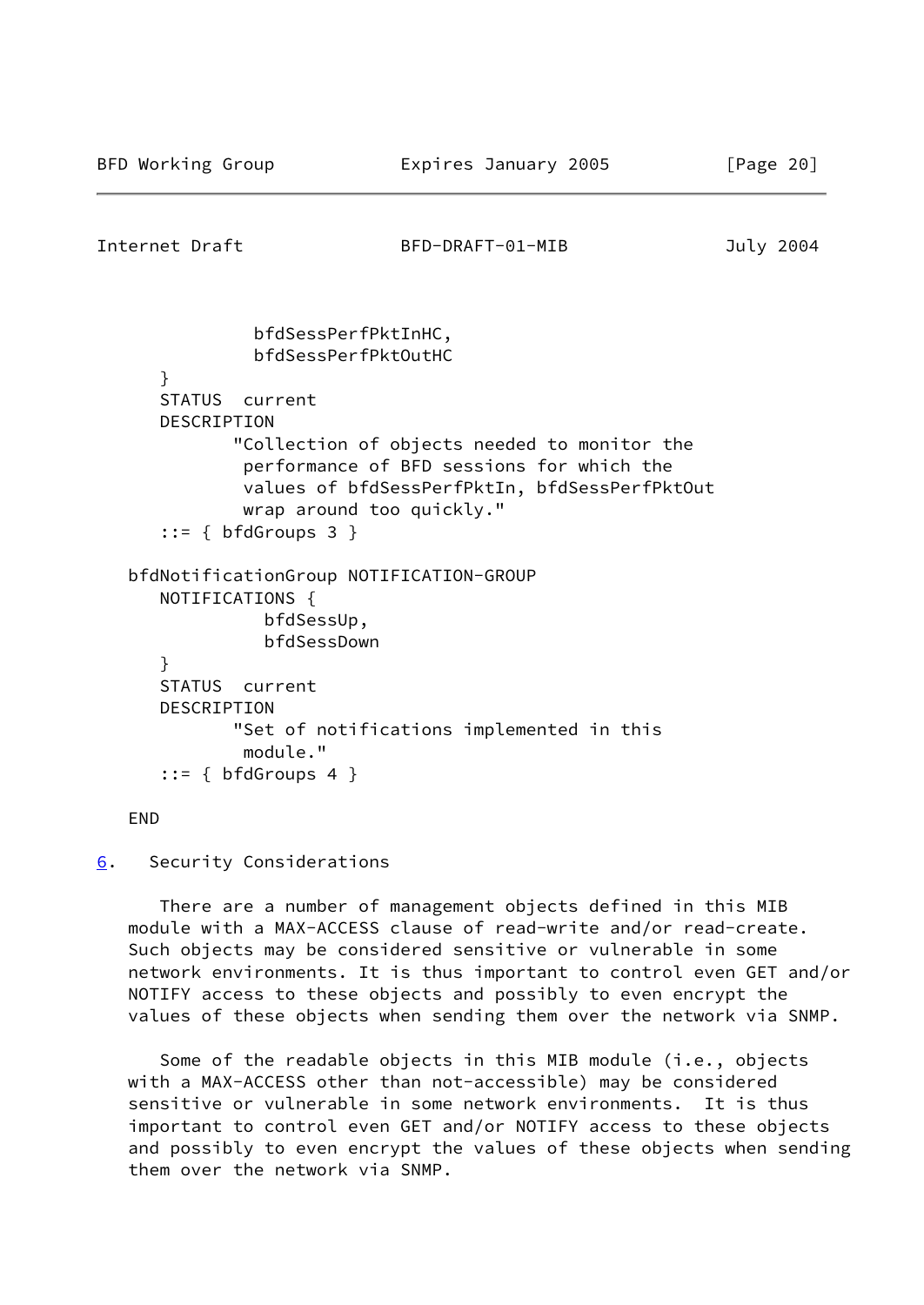SNMP versions prior to SNMPv3 did not include adequate security. Even if the network itself is secure "for example by using IPSec", even then, there is no control as to who on the secure network is allowed to access and GET/SET "read/change/create/delete" the objects in these MIB modules.

 It is RECOMMENDED that implementers consider the security features as provided by the SNMPv3 framework "see [\[RFC3410\], section](https://datatracker.ietf.org/doc/pdf/rfc3410#section-8) 8",

| BFD Working Group | Expires January 2005 |  | [Page 21] |  |
|-------------------|----------------------|--|-----------|--|
|                   |                      |  |           |  |

<span id="page-24-1"></span>

| Internet Draft | BFD-DRAFT-01-MIB | July 2004 |
|----------------|------------------|-----------|
|----------------|------------------|-----------|

 including full support for the SNMPv3 cryptographic mechanisms "for authentication and privacy".

 Further, deployment of SNMP versions prior to SNMPv3 is NOT RECOMMENDED. Instead, it is RECOMMENDED to deploy SNMPv3 and to enable cryptographic security. It is then a customer/operator responsibility to ensure that the SNMP entity giving access to an instance of this MIB module, is properly configured to give access to the objects only to those principals "users" that have legitimate rights to indeed GET or SET "change/create/delete" them.

<span id="page-24-2"></span>[7](#page-24-2). Acknowledgements

We would like to thank David Ward for his comments and suggestions.

<span id="page-24-3"></span>[8](#page-24-3). Reference

<span id="page-24-6"></span>[8.1](#page-24-6) Normative References

- <span id="page-24-0"></span> [BFD] Katz, D., and Ward, D., "Bidirectional Forwarding Detection", [draft-ietf-bfd-base-02.txt.](https://datatracker.ietf.org/doc/pdf/draft-ietf-bfd-base-02.txt)
- <span id="page-24-4"></span> [BFD-SHARED] Bidirectional Forwarding Detection over Shared Interfaces, work in progress.
- <span id="page-24-5"></span> [BFD-LSP] Aggarwal, R., Kompella, K., T. D. Nadeau, and G. Swallow BFD For MPLS LSPs, [draft-ietf-bfd-mpls-01.txt](https://datatracker.ietf.org/doc/pdf/draft-ietf-bfd-mpls-01.txt).

<span id="page-24-7"></span>[8.2](#page-24-7) Informative References

 [RFC3410] Case, J., Mundy, R., Partain, D. and B. Stewart, "Introduction and Applicability Statements for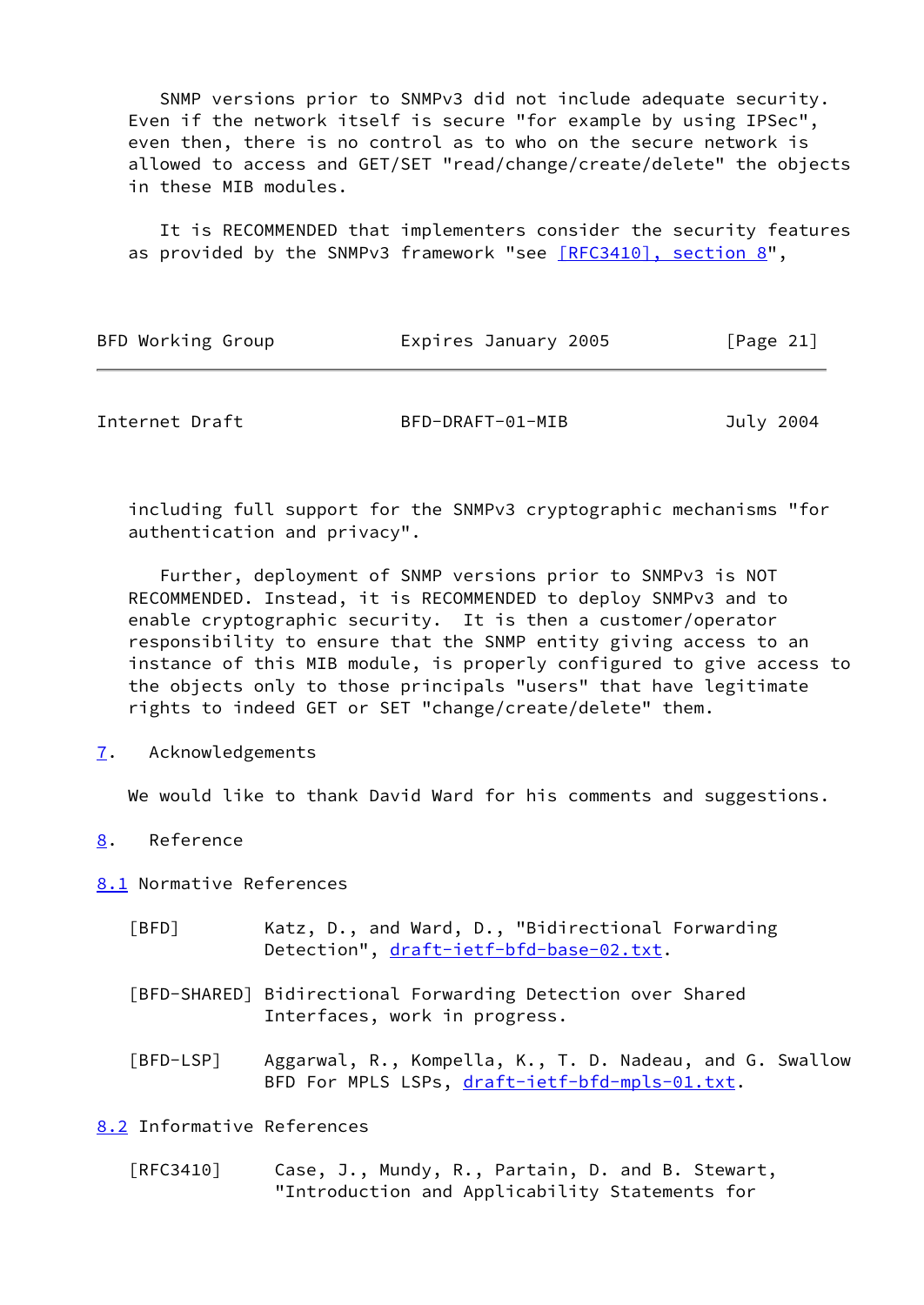Internet-Standard Management Framework", [RFC 3410,](https://datatracker.ietf.org/doc/pdf/rfc3410) December 2002. [RFC3413] Levi, D., Meyer, P., Stewart, B., "SNMP Applications", [RFC 3413,](https://datatracker.ietf.org/doc/pdf/rfc3413) December 2002. [RFC2434] Narten, T. and H. Alvestrand., "Guidelines for Writing an IANA Considerations Section in RFCs", [BCP 26](https://datatracker.ietf.org/doc/pdf/bcp26), [RFC](https://datatracker.ietf.org/doc/pdf/rfc2434) [2434](https://datatracker.ietf.org/doc/pdf/rfc2434), October 1998.

<span id="page-25-1"></span>[9](#page-25-1). Authors' Addresses

 Thomas D. Nadeau Cisco Systems, Inc. 300 Beaver Brook Road Boxboro, MA 01719

<span id="page-25-0"></span>

| BFD Working Group | Expires January 2005 | [Page 22] |
|-------------------|----------------------|-----------|
| Internet Draft    | BFD-DRAFT-01-MIB     | July 2004 |
|                   |                      |           |

Phone: +1-978-936-1470

Email: tnadeau@cisco.com

 Zafar Ali Cisco Systems Inc. 100 South Main St. #200 Ann Arbor, MI 48104, USA. Phone: +1-734-276-2459 Email: zali@cisco.com

<span id="page-25-2"></span>[10.](#page-25-2) Full Copyright Statement

 Copyright (C) The Internet Society (2005). This document is subject to the rights, licenses and restrictions contained in [BCP 78](https://datatracker.ietf.org/doc/pdf/bcp78), and except as set forth therein, the authors retain all their rights.

 This document and the information contained herein are provided on an "AS IS" basis and THE CONTRIBUTOR, THE ORGANIZATION HE/SHE REPRESENTS OR IS SPONSORED BY (IF ANY), THE INTERNET SOCIETY AND THE INTERNET ENGINEERING TASK FORCE DISCLAIM ALL WARRANTIES, EXPRESS OR IMPLIED, INCLUDING BUT NOT LIMITED TO ANY WARRANTY THAT THE USE OF THE INFORMATION HEREIN WILL NOT INFRINGE ANY RIGHTS OR ANY IMPLIED WARRANTIES OF MERCHANTABILITY OR FITNESS FOR A PARTICULAR PURPOSE.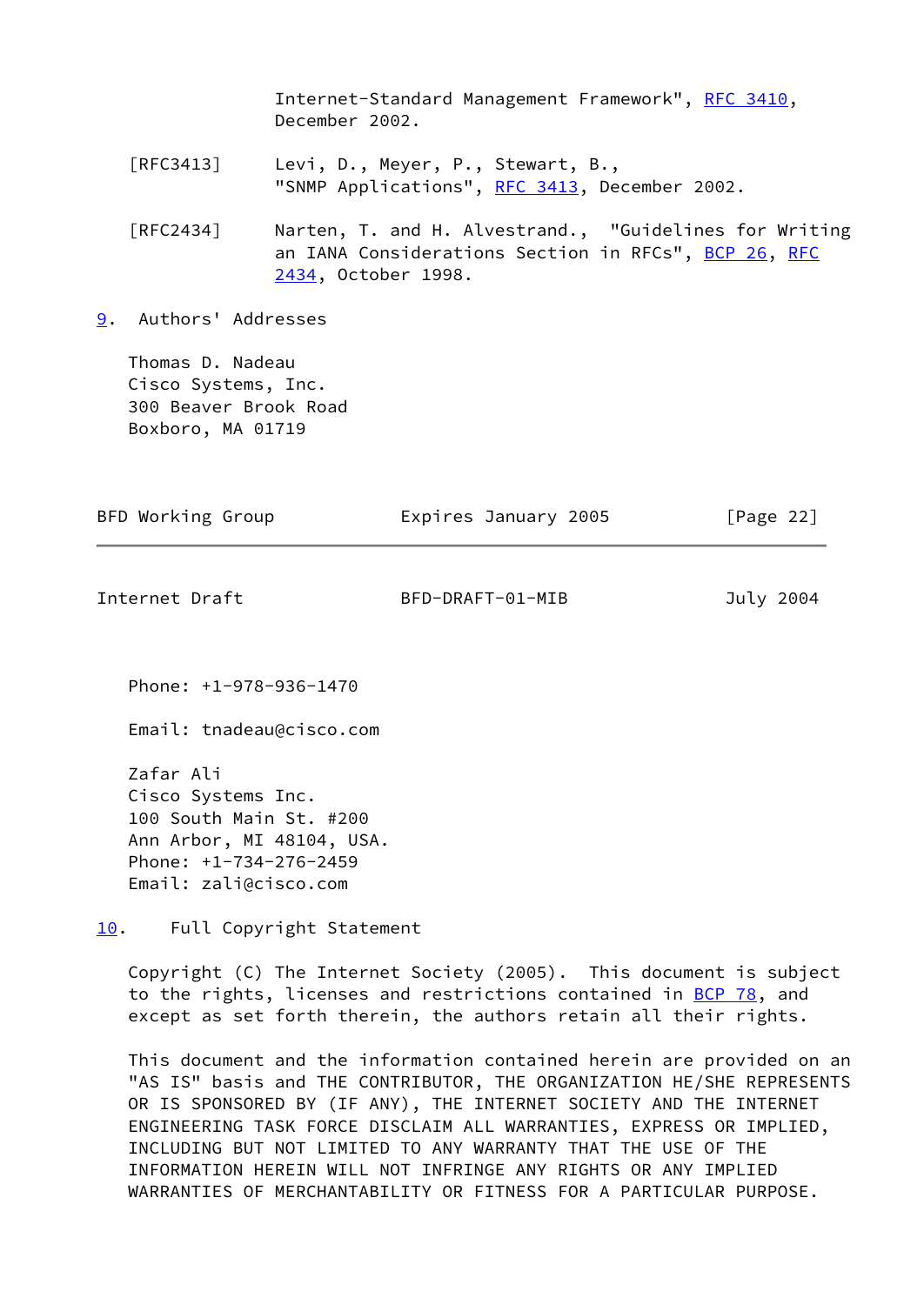### <span id="page-26-1"></span>[11.](#page-26-1) IANA Considerations

 There is one MIB module contained in this document. The following "IANA Considerations" subsection requests IANA for a new assignment under the mib-2 subtree. New assignments can only be made via a Standards Action as specified in [\[RFC2434](https://datatracker.ietf.org/doc/pdf/rfc2434)].

<span id="page-26-2"></span>[11.1](#page-26-2). IANA Considerations for BFD-STD-MIB

The IANA is requested to assign {  $min-2$  XXX } to the MPLS-L3VPN-STD-MIB module specified in this document.

#### <span id="page-26-3"></span>[12.](#page-26-3) Intellectual Property Statement

 The IETF takes no position regarding the validity or scope of any Intellectual Property Rights or other rights that might be claimed to pertain to the implementation or use of the technology described in this document or the extent to which any license under such rights might or might not be available; nor does it represent that it has made any independent effort to identify any such rights. Information on the procedures with respect to rights in RFC documents can be found in [BCP 78](https://datatracker.ietf.org/doc/pdf/bcp78) and [BCP 79](https://datatracker.ietf.org/doc/pdf/bcp79).

<span id="page-26-0"></span>

| BFD Working Group | Expires January 2005 | [Page 23] |
|-------------------|----------------------|-----------|
|                   |                      |           |
| Internet Draft    | BFD-DRAFT-01-MIB     | July 2004 |

 Copies of IPR disclosures made to the IETF Secretariat and any assurances of licenses to be made available, or the result of an attempt made to obtain a general license or permission for the use of such proprietary rights by implementers or users of this specification can be obtained from the IETF on-line IPR repository at <http://www.ietf.org/ipr>.

 The IETF invites any interested party to bring to its attention any copyrights, patents or patent applications, or other proprietary rights that may cover technology that may be required to implement this standard. Please address the information to the IETF at ietf ipr@ietf.org.